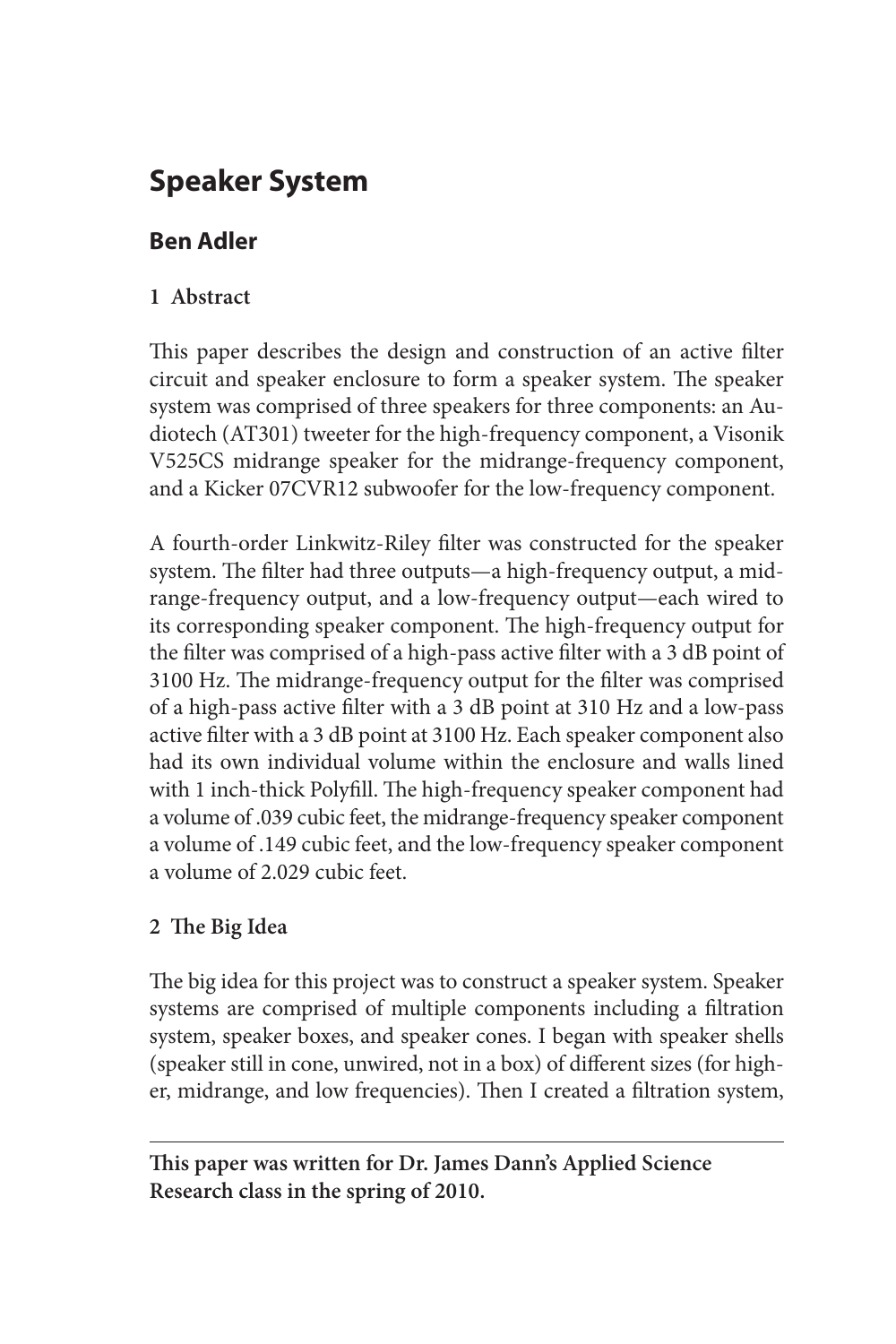that is, a circuit that splits up an electric signal output (music from an iPod, for example) into different speakers based on their ranges of frequencies. The system was designed so that one could play an iPod or any signal-emitting device through the system and obtain highquality sound. Due to the filtration system, the larger woofer speakers primarily play low frequencies while the smaller tweeter speakers primarily play high frequencies. The speaker boxes are designed such that the sound emitted by each speaker box resonates appropriately and sounds clean to a listener's ears. Construction of the system required an understanding of sound and how it works, as well as the application of principles of circuitry.

### **3 Introduction**

I undertook this project because I was interested in sound engineering and sound design, and had been since seventh grade, when I took apart my first set of headphones. I've always loved music. There are many other people who enjoy listening to music for entertainment and would enjoy listening to high-quality sound. Speaker systems are used not only in cars but also in home theaters, clubs, and concert halls. There are a wide variety of places where speaker systems are utilized, so building a speaker system is very useful for a lot of people.

However, there is also significant benefit to creating one's own speaker system instead of buying a new, factory-made system because it is on the whole much cheaper to create your own system. [1] Creating your own system would provide more bang for the buck. The speaker system created for this project can be transferred into a car as well as used in the home.

### **4 Theory**

In general, there are four components to any speaker system of quality: the speaker box, the speaker cone itself, an amplifier, and a filtration system (otherwise known as a crossover).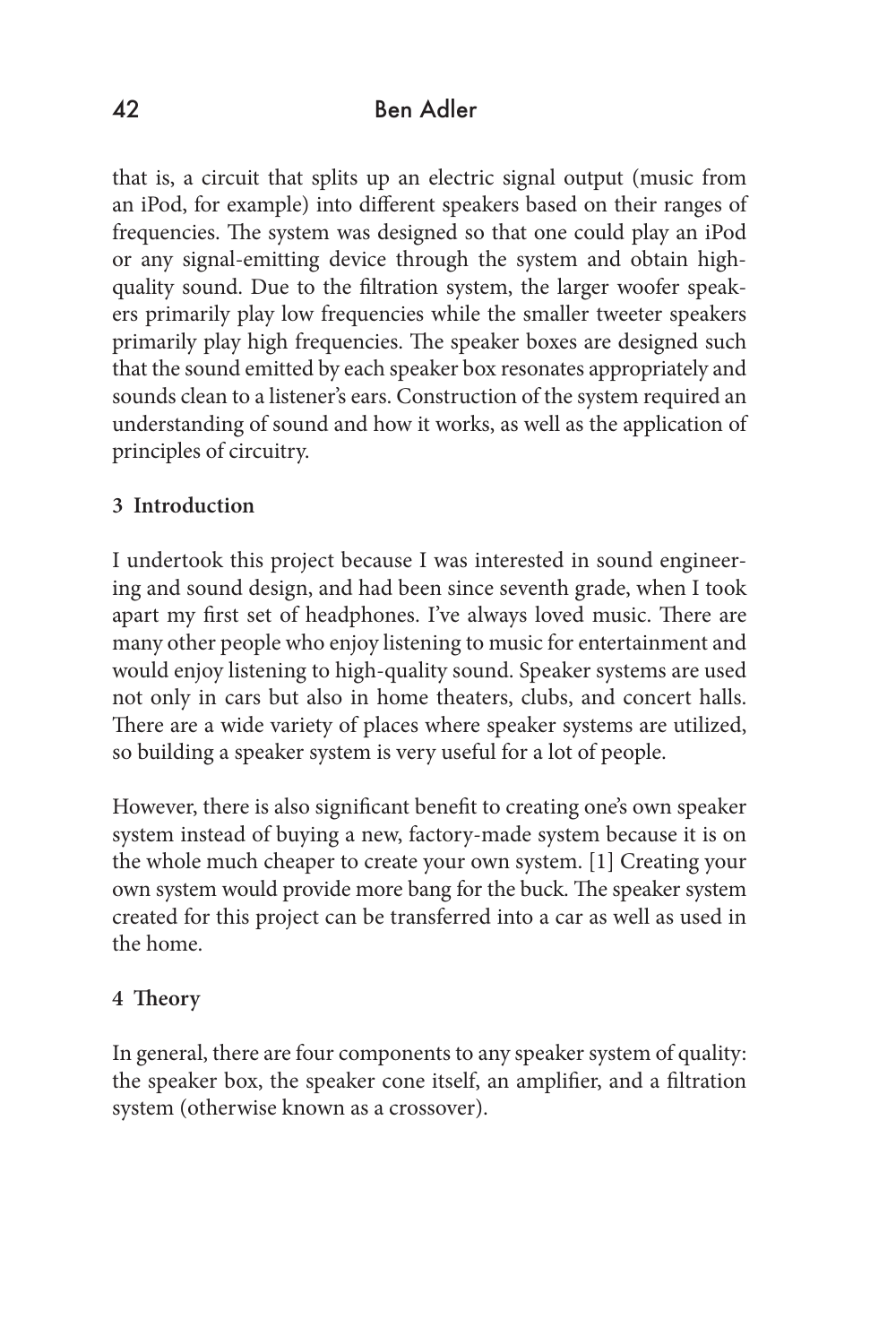### THE MENLO ROUNDTABLE 43

#### *4.1 Filter*

The filtration system primarily serves one purpose: to pass or not pass a signal based on the signal's frequency. Depending on how the circuit is designed, it can pass either higher (high-pass filter) or lower (lowpass filter) frequencies based on a cutoff number determined by the arrangement and values of the capacitors, resistors, and/or inductors in the circuit.

Depending on the values of these elements (to be explained later in this section) a cutoff frequency is determined, where a cutoff frequency is the frequency at which the signal is not passed completely or "cut off." Designing a filter with a specified cutoff frequency is a difficult process involving not only topology but also component values. If a high-pass filter and a low-pass filter have different cutoff frequencies and are wired correctly, a band-pass filter can be created, passing a range of frequencies in between the two cutoff frequencies. However, a given filter doesn't block out all frequencies higher than the cutoff frequency. It actually passes them, but at an intensity that decays exponentially once the cutoff frequency is exceeded. The rate at which the maximum intensity drops as the frequency moves farther past the cutoff frequency is called "fall off." Depending on the "order," or how many different circuit elements are used in a filter, the fall off is steeper for higher orders. These relationships can all be shown through a graph called a Response Curve. [2]

There are two classes of analog electronic filters: passive and active. Both classes can have modified cutoff frequencies, orders, and passes (high, low, or band). There are two primary differences between a passive filter and an active filter, however. One of these fundamental differences is the circuit element they employ. Both circuits utilize capacitors in order to filter out the low frequencies. Since capacitors function by storing charge, they tend to block out currents that are closer to DC current as opposed to high-frequency AC current. By equation, capacitors have an impedance of  $1/(wC)$ , where w=2πf. [3] As one can tell from the equation, the impedance of the element drops as the frequency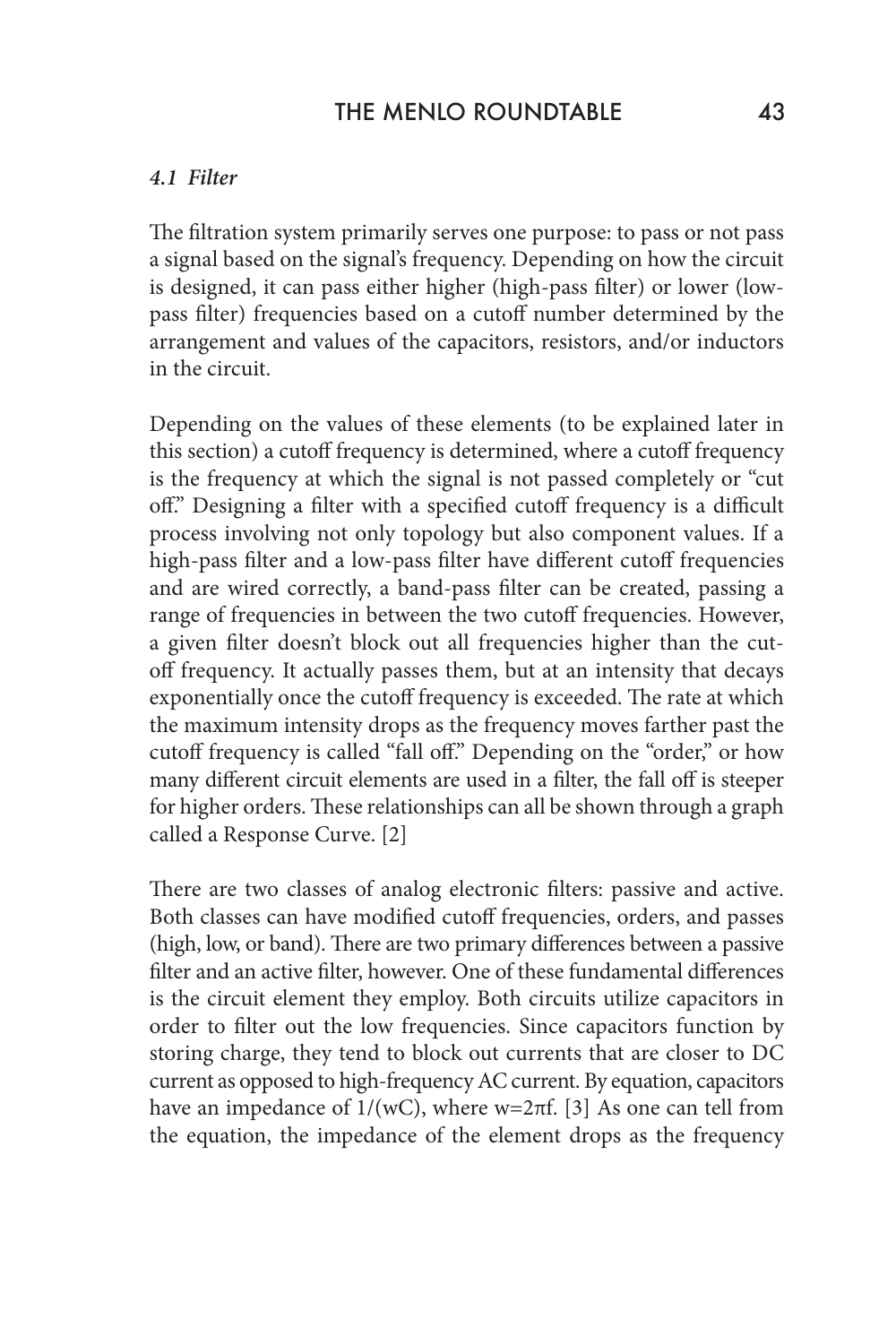rises and rises as the frequency falls. The other main component of filters varies between passive and active filters. Passive filters primarily utilize inductors to filter out the higher frequencies, whereas active filters primarily utilize resistors to do this. Inductors filter out higher frequencies according to Faraday's Law:

$$
|\mathcal{E}| = \left| \frac{d\Phi_B}{dt} \right|
$$

When the current through an inductor changes, a force is created to oppose the change. Higher frequencies of sound have faster oscillating currents. When any current is run through an inductor, a change in magnetic flux is produced. In contrast to a lower frequency (where the oscillations are less frequent), an equal change in magnetic flux due to high-frequency oscillation occurs in a much shorter time, creating a stronger opposing electromotive force and therefore higher equivalent resistance, than a lower frequency would produce. As such, inductors have higher impedance for high frequencies than for low frequencies. [3] The equivalent impedance of an inductor is Z=wL, where w=2πf. [4] However, in active filters, resistors are used instead of inductors, and their impedance is Z=R. [4] While the impedance of a resistor does not depend on the frequency, the topology of a filter circuit directs current to go either through a resistor with impedance of R or through an element with frequency-dependent impedance. Active filters also utilize an operational amplifier, an active device that requires a voltage supply. [2]

The second, and more apparent, distinction between passive and active analog filters concerns where the filtration system is located in the circuit leading to the speaker.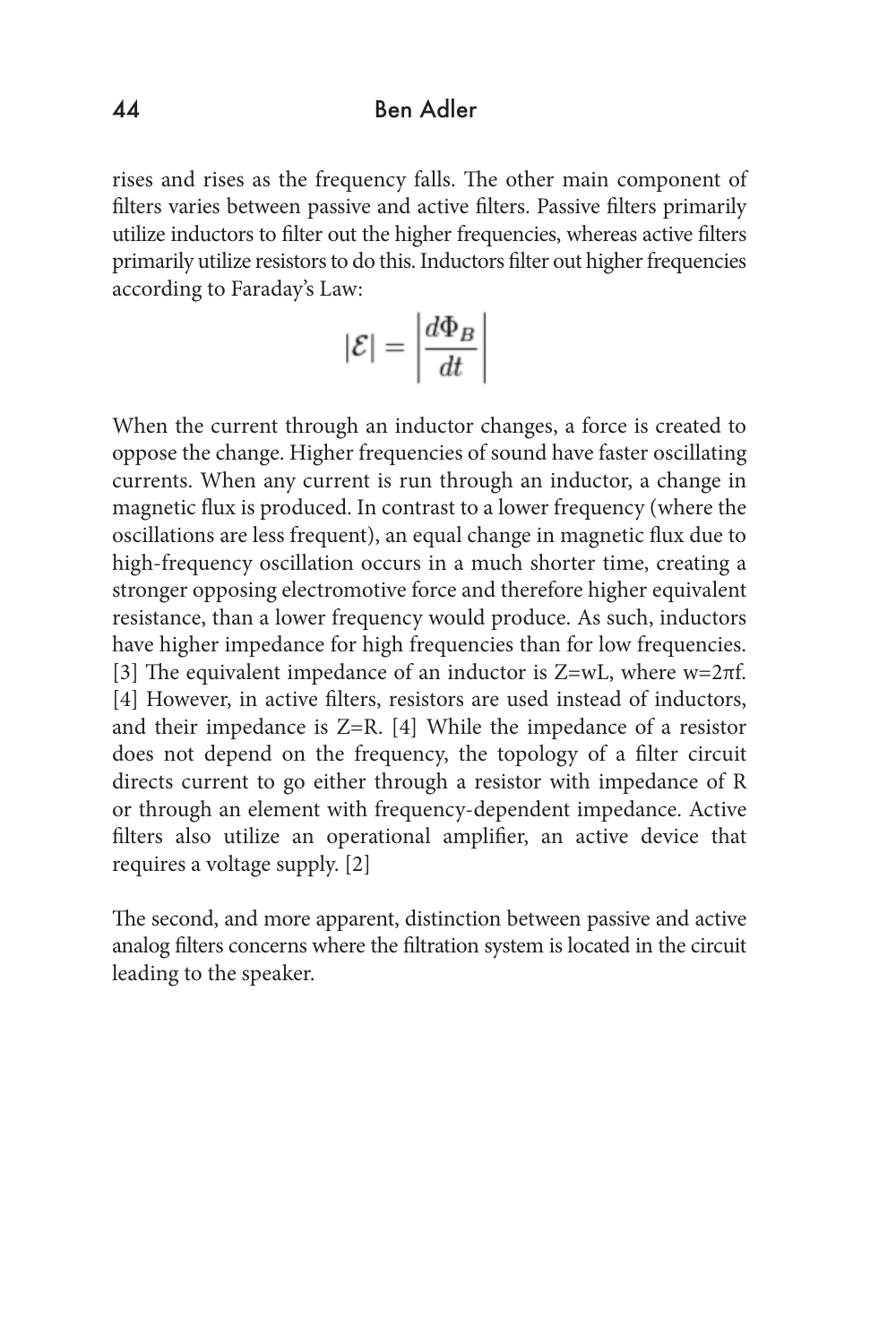

**Figure 1:** *Placement of passive filter.* 

In a passive filter the filtration system is located after the amplifier, before the speaker. [5]



**Figure 2:** *Placement of active filter. [5]*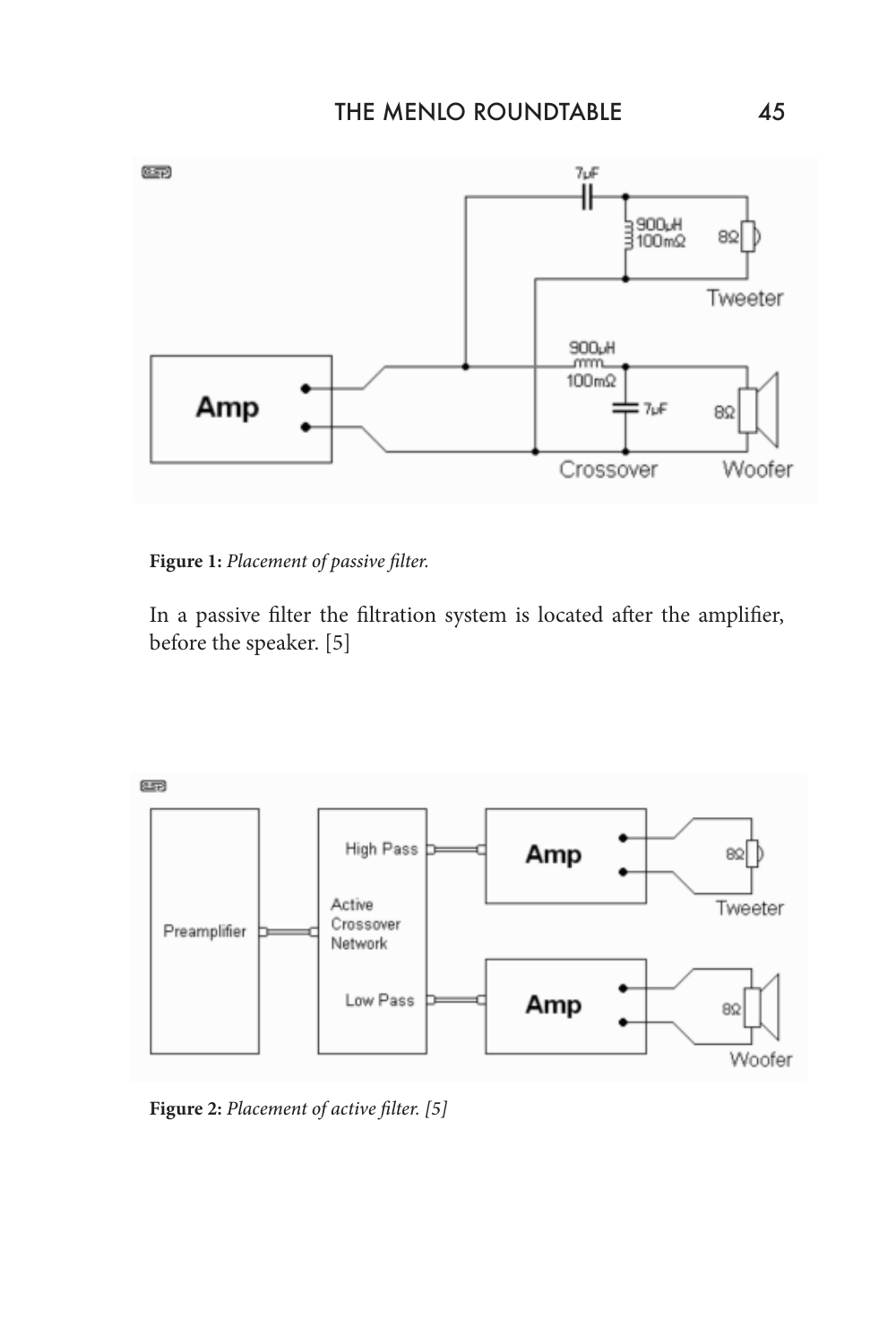However, in an active filter the signal is sent directly into the filter, processed, then sent to the amplifier, and that amplified signal is then sent to the speaker. The important consequence of this difference is that in a passive filter only one amplifier is needed, whereas a separate amplifier will be needed for every filter component in the active filtration system. [5]

### *4.2 Enclosure*

Speaker enclosures serve the following purposes: to "control" the sound wave produced by the back end of the speaker, to separate the individual speakers [6], to increase the efficiency of the system (how loud the speaker reproduces sound given an input signal) [7], and to provide a place for the speaker to be located.

There are many ways engineers control the sound wave produced by the rear end of the speaker. The first choice an engineer constructing a speaker enclosure has to make is whether to make a ported or a sealed enclosure.



**Figure 3:** *Diagrams of the basic outline of a sealed enclosure (left) and a ported enclosure (right). In a sealed enclosure the air is sealed inside the box, while in a ported enclosure it is allowed to move in and out of the box through the port.*

In a ported enclosure the front wave is not the only wave used to produce sound for the listener. The rear sound wave travels back and out of the port to the listener. In a sealed enclosure the front sound wave coming from the speaker hits the listener, but the rear wave dissipates inside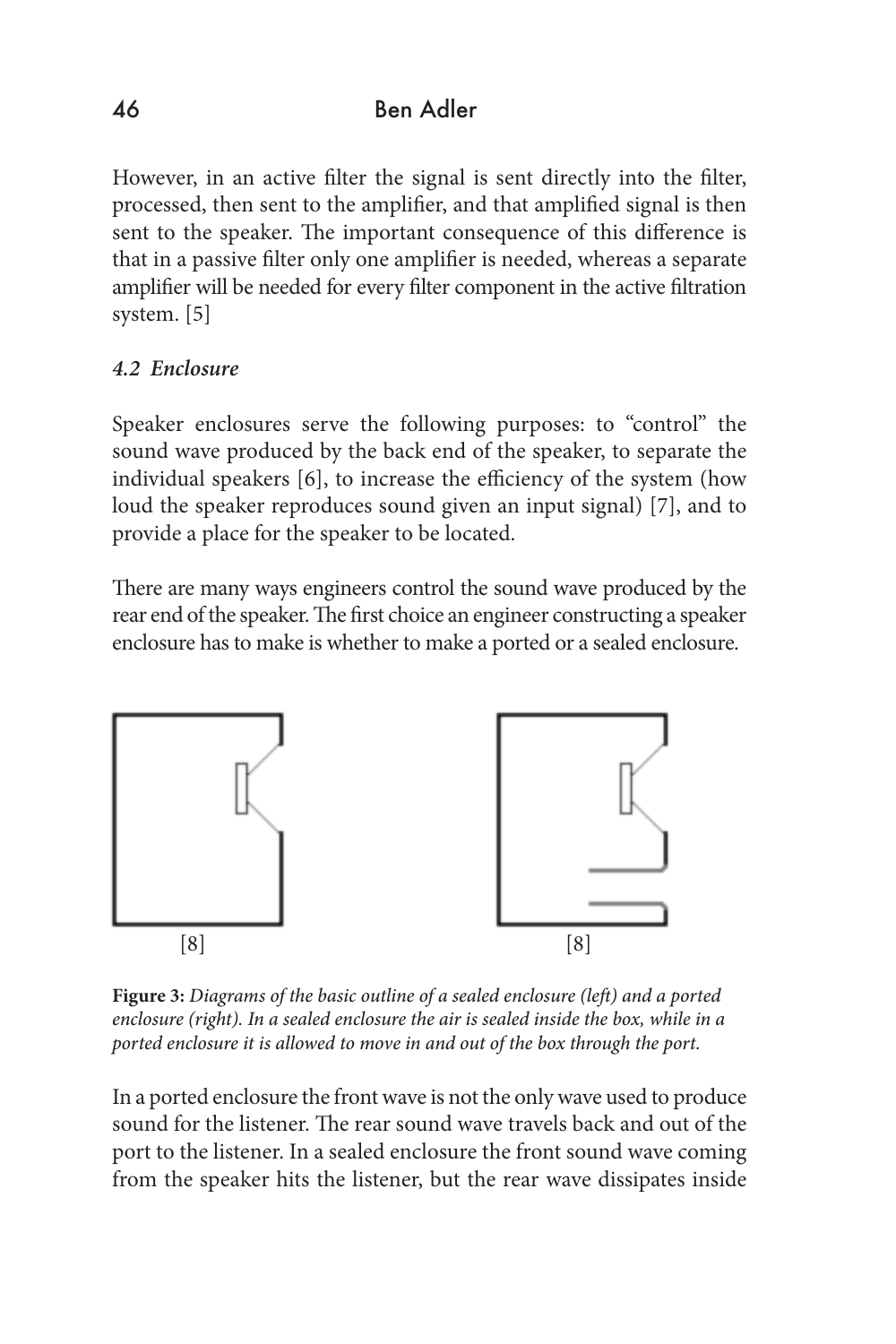the box. Engineers face a trade-off when choosing between these two designs. Ported designs tend to have louder bass output and are more efficient (more loudness per power input), especially at lower frequencies [8], although that comes at the cost of space, quality of sound, and ease of construction. Sealed enclosures tend to be more compact and emit better quality sound, but tend to be less efficient than their ported counterparts. [9] In the interests of quality and clarity of sound, the enclosure designed for this paper is a sealed one, and the rest of this section will address those types only.

In the case of a sealed enclosure the listener hears only the front wave emitted by the speaker, because the back wave must be dissipated within the enclosure. Otherwise, standing waves are created within the enclosure, and these can (if preventative measures are not taken) "approach the output of the [speaker] itself." [10] There are various ways of preventing standing waves from occurring inside the enclosure. One is by using synthetic fiber sheets such as Polyfill. The fibers in the sheet dissipate the energy by absorbing bits of it, dampening the standing waves [10], as well as making the box act as if it were a larger volume. [6] Another important step to take is to make sure that the walls of the enclosure are dense and rigid by using materials such as ¾" MDF, preventing standing waves from occurring. [6] [10] Another method for preventing standing waves and resonance is the use of internal bracing. Braces that hold multiple walls of the box together make it more difficult for standing waves to form. [11]

While they are not discussed or utilized in this paper, the next step to constructing a speaker enclosure would in theory be to understand and utilize Thiele-Small parameters. Thiele-Small parameters are a series of variables used to describe a speaker. These parameters would then influence the exact internal volume, dimensions, and port size in order to create an enclosure perfectly designed for the individual speaker. [12] [13]

### **5 Circuit Diagrams/Sketchups**

The filter used was a Linkwitz-Riley active filter. This filter design was chosen after running experiments on previous prototypes (see Appendix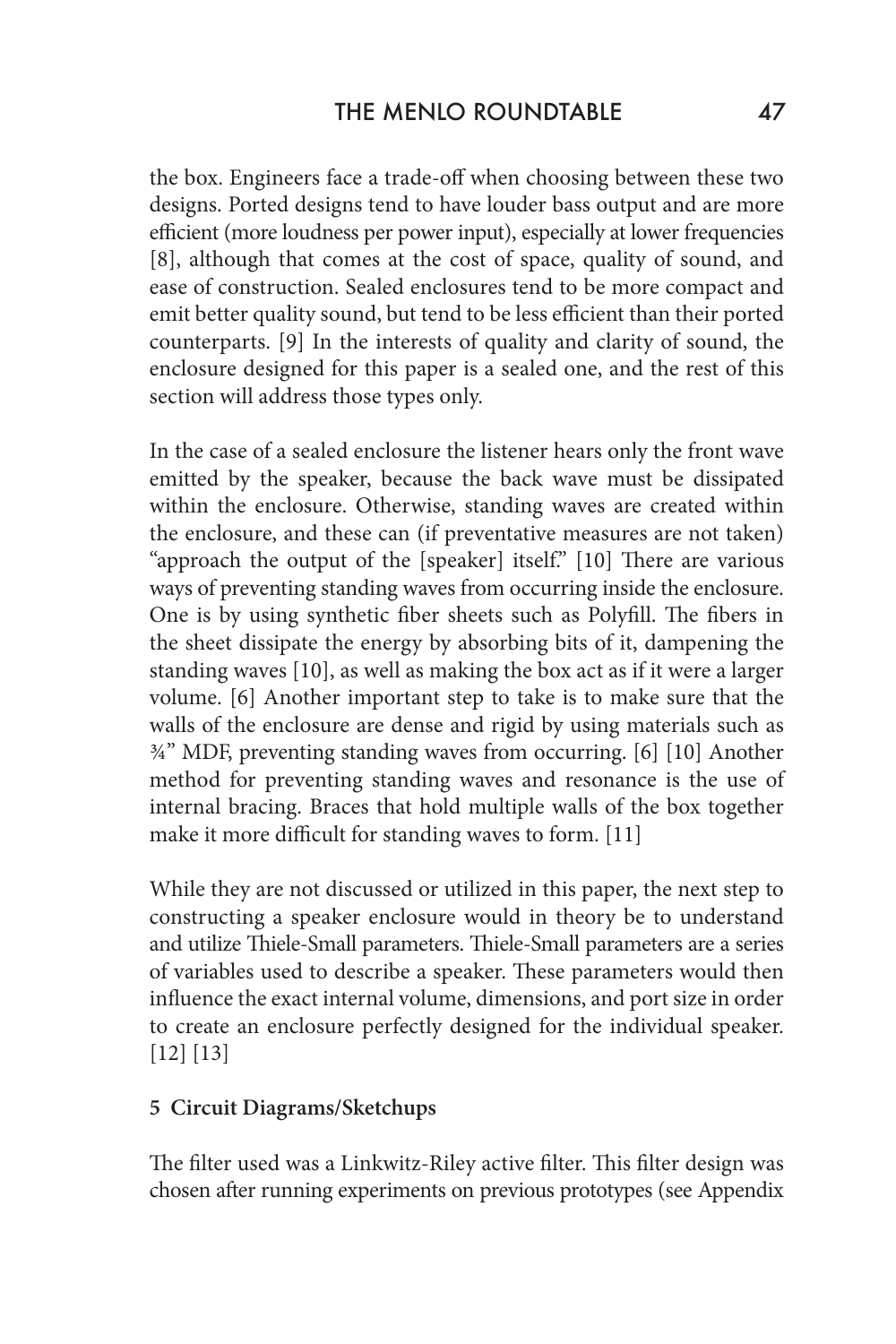B). These experiments showed that active filters are more practical for this speaker system, and that higher-order filters have a steeper cutoff than lower-order filters. The previous active filter was a first-order filter, while the Linkwitz-Riley filter was a fourth-order filter. This model has three components: high-pass, band-pass, and low-pass sections, which will go to tweeters, midrange speakers, and woofers respectively. This is the filter diagram:



**Figure 4:** *Fourth-order Linkwitz-Riley crossover. [16]*

Unlike my prototype filters (see Appendix B), this circuit utilizes many operational amplifiers and is a fourth-order filter. Moreover, this circuit is an entire crossover network and has a high-frequency, middle-frequency, and low-frequency output. If two of the circuits are used, these circuits could function as stereo components generating both right and left sound outputs. [16] The accepted values for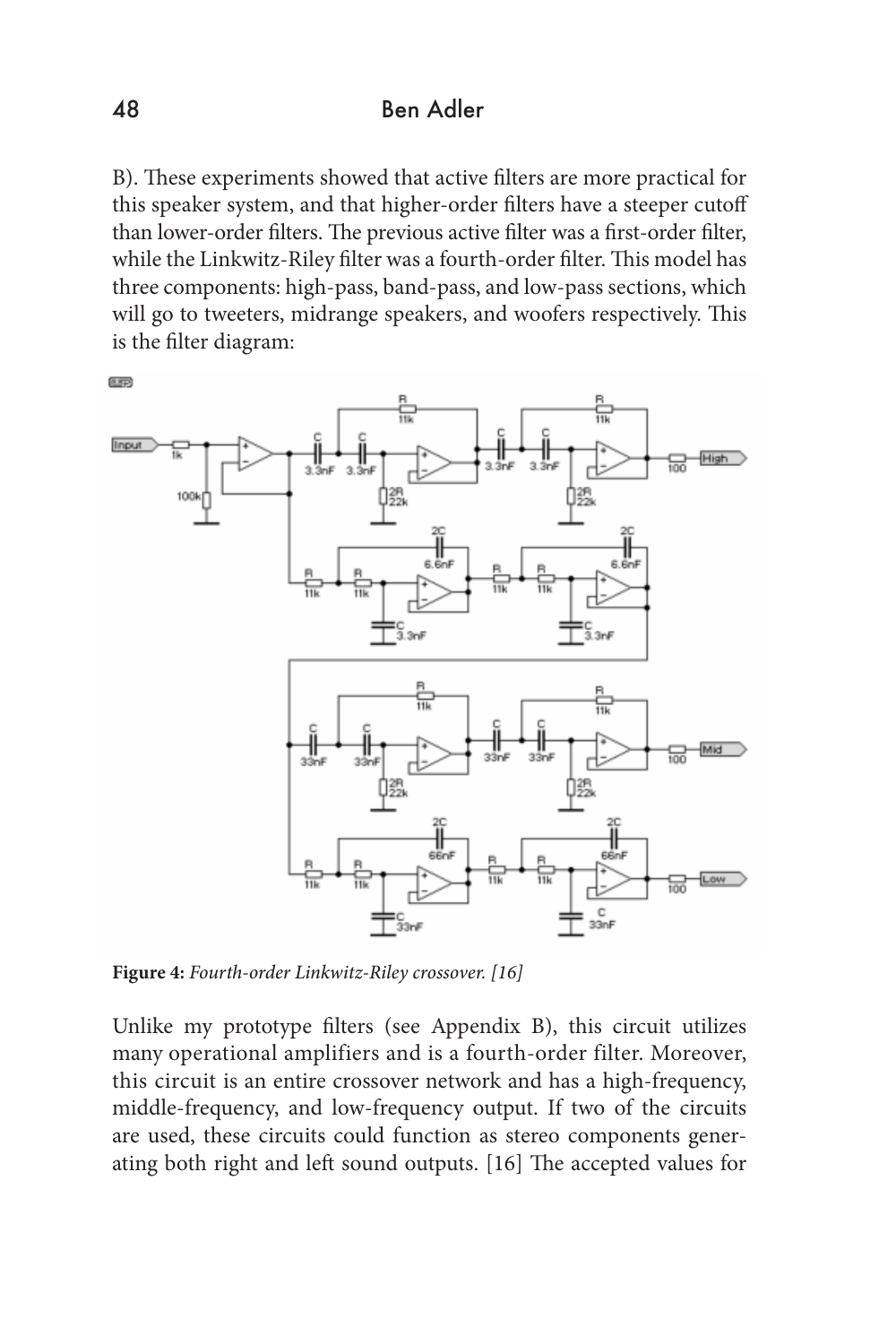the circuit's cutoff frequencies are as follows. The high-frequency output utilizes a high-pass filter with a cutoff frequency of 3100 Hz. The midrange-frequency output utilizes a band-pass filter comprised of a low-pass filter with a cutoff frequency of 3100 Hz and a high-pass filter with a cutoff frequency of 310 Hz. The low-frequency output is comprised of two low-pass filters, one with a cutoff frequency of 3100 Hz and another with a cutoff frequency of 310 Hz. Here is a simpler layout of the circuit:



**Figure 5:** *Block diagram of fourth-order Linkwitz-Riley filter. [16]*

As seen in Figure 5, the circuit can be divided into multiple sections. The input buffer ensures that the signal is coming from a low-impedance source. [16] The output gain and buffers are just repetitions of the previous "block." However, since these components wouldn't be filtered much, the signal is then amplified slightly. The amount of amplification is dependent on the operational amplifier.

When this Linkwitz-Riley filter was tested, each filter component appeared to be a success.

#### **6 Enclosure**

**Rand** 

The system designed is a three-way speaker system, and therefore has three different speaker components: tweeters for the highest frequencies,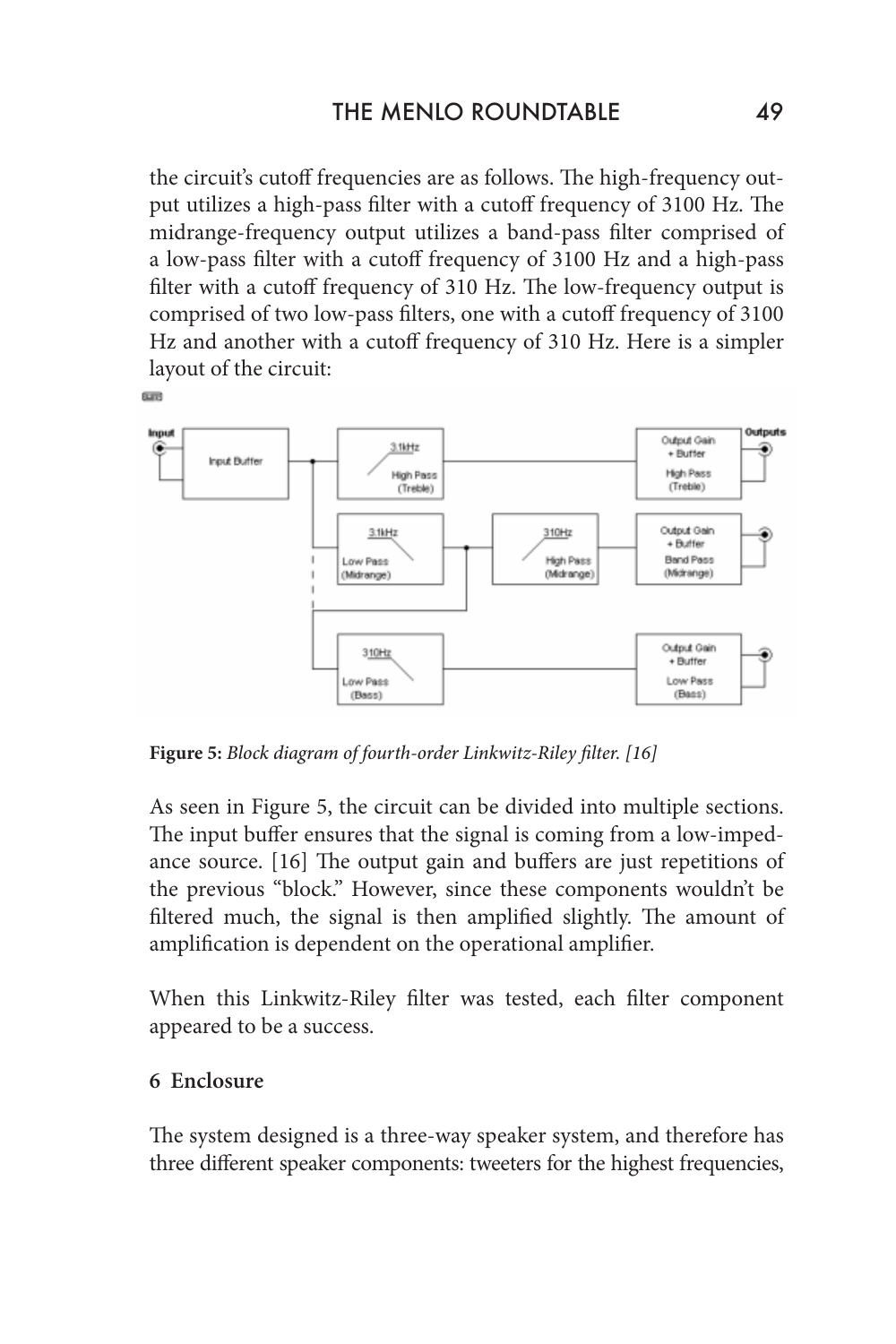midranges for the midrange frequencies, and woofers for the lowest frequencies. A three-way system has the potential of having more than one speaker for each range of frequencies, although this particular speaker system uses only one speaker for each range. A sealed speaker enclosure was designed out of .75" MDF:



**Figure 6:** *Designed three-way speaker system enclosure.*

The general shape of the external speaker enclosure was chosen on purely aesthetic grounds. The enclosure itself is sealed and all air is kept within it. The woofer compartment is somewhere between infinite baffle and acoustic suspension design. The internal enclosures separated from the main subwoofer enclosure were created to ensure that the tweeter and midrange speakers' outputs would not be affected or harmed by the sound waves produced by the woofer speaker, which if it did occur could heavily damage the midrange and tweeter speakers. The dimensions of the designed enclosure can be seen in Figures 7 and 8: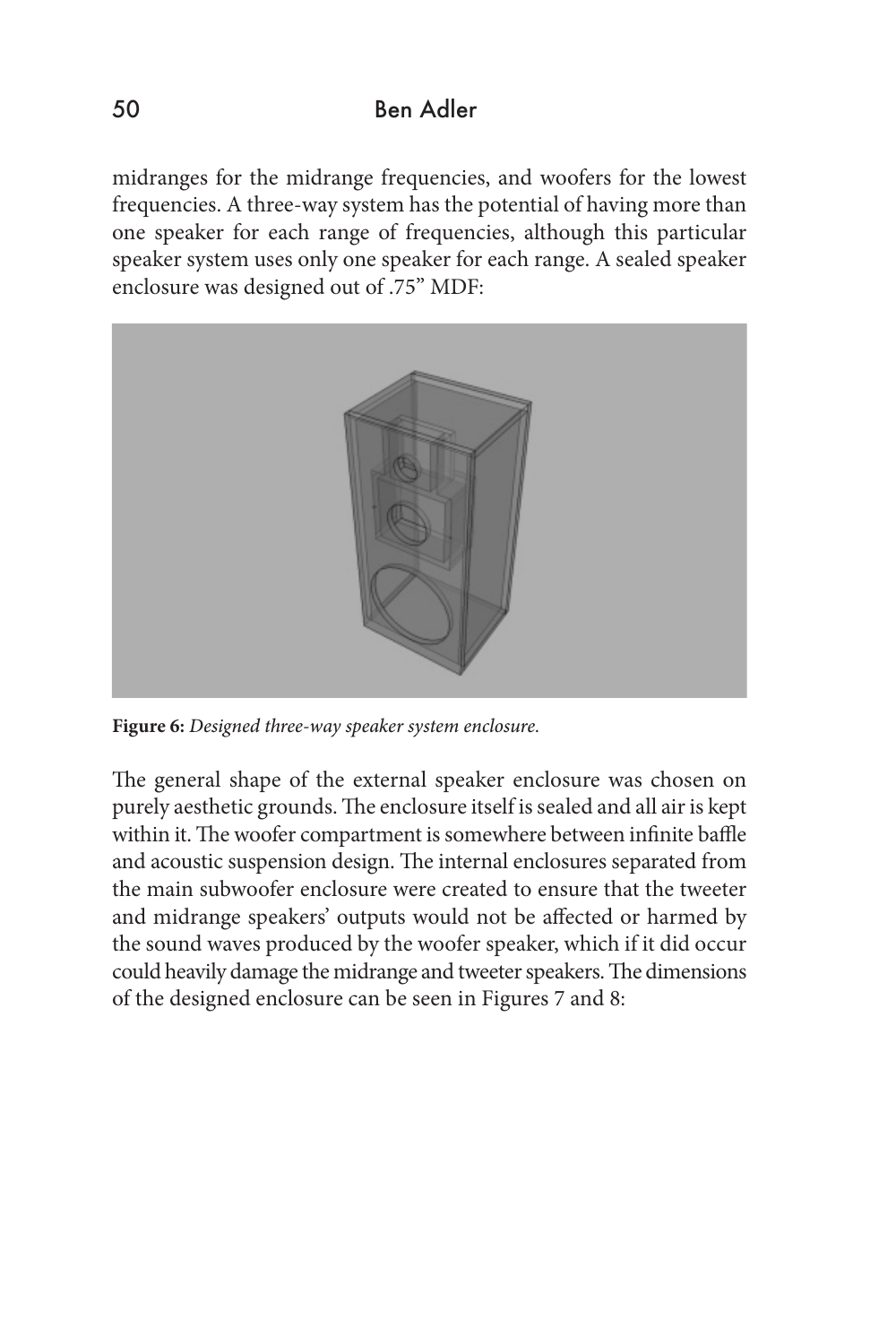

**Figure 7:** *Dimensions of the external speaker enclosure.*



**Figure 8:** *Dimensions of the tweeter and midrange enclosures.*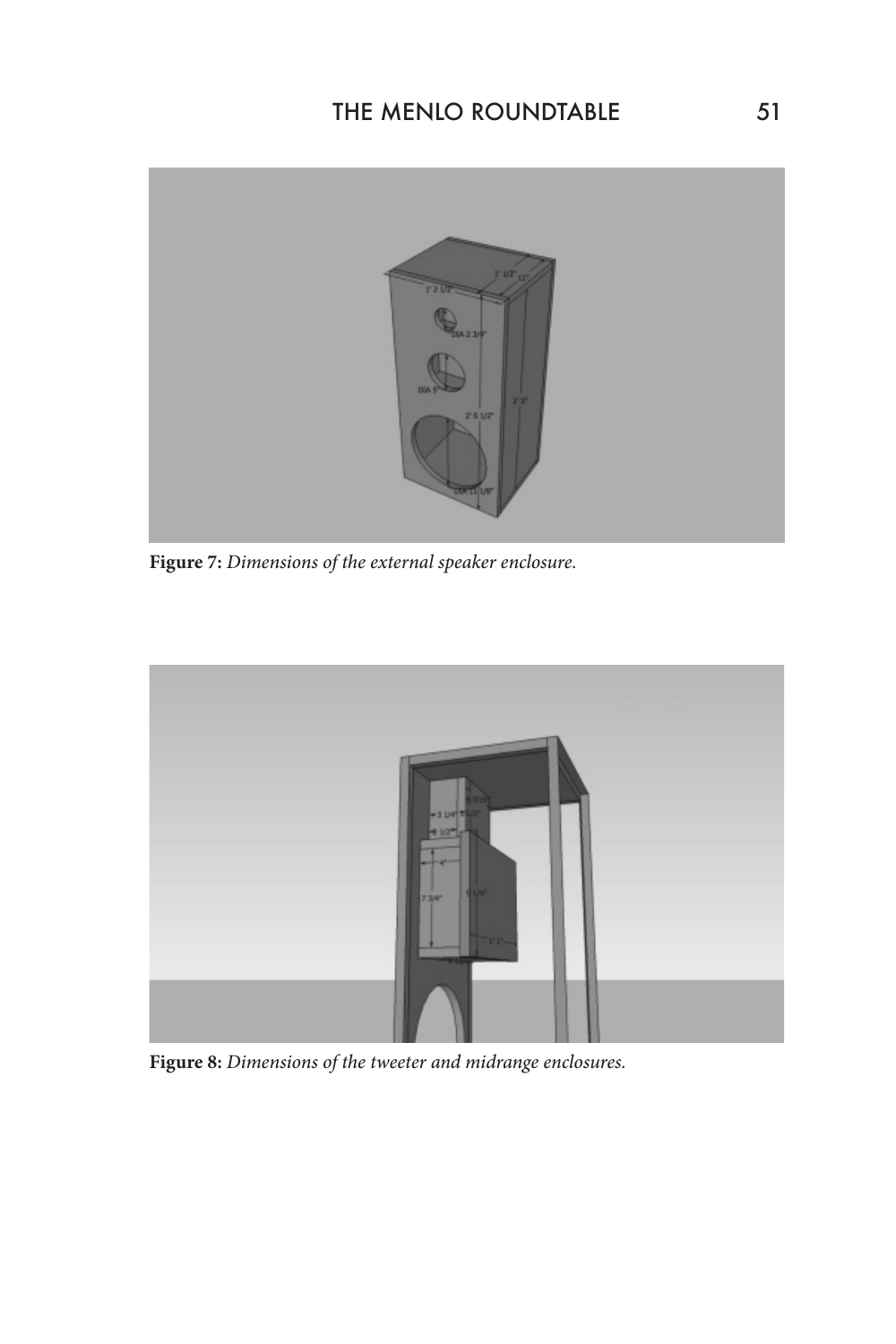

**Figure 9:** *Orientation of the speakers on the front panel.*

The dimensions of the enclosures were based on the suggested volume and dimensions of the speakers. The most important volume consideration was the woofer's suggested volume, since as the largest driver it requires the most space. The driver used for the woofer was a 2007 model CVR12, and the suggested volume for the enclosure was from 1 cubic foot to 4.6 cubic feet, where the 1 cubic foot bound represented maximum compactness and the 4.6 cubic feet bound represented maximum sound quality. [17] The other relevant factors were the dimensions of the speakers themselves. The speakers were a 3" Audio Tech AT301 for the tweeter, a 5.25" Visonik (V525CS) speaker for the midrange, and a 12" Kicker (07CVR12) speaker for the woofer. Dimensions integral to the design of the enclosure were measured and recorded as follows:

| <b>Speaker</b> | <b>Outer Frame</b><br><b>Diameter</b> | <b>Hole Cut Out</b><br><b>Diameter</b> | <b>Mounting</b><br>Depth | <b>Bottom</b><br><b>Diameter</b> |
|----------------|---------------------------------------|----------------------------------------|--------------------------|----------------------------------|
| AT301          | 3.75"                                 | 2.75"                                  | 1.5"                     | 2.75"                            |
| V525CS         | 55                                    | 5"                                     | $\gamma$ "               | 2"                               |
| 07CVR12 [17]   | 12.5"                                 | 11.125"                                | 6.3125"                  |                                  |

**Figure 10:** *Chart of specifications of the speakers used.*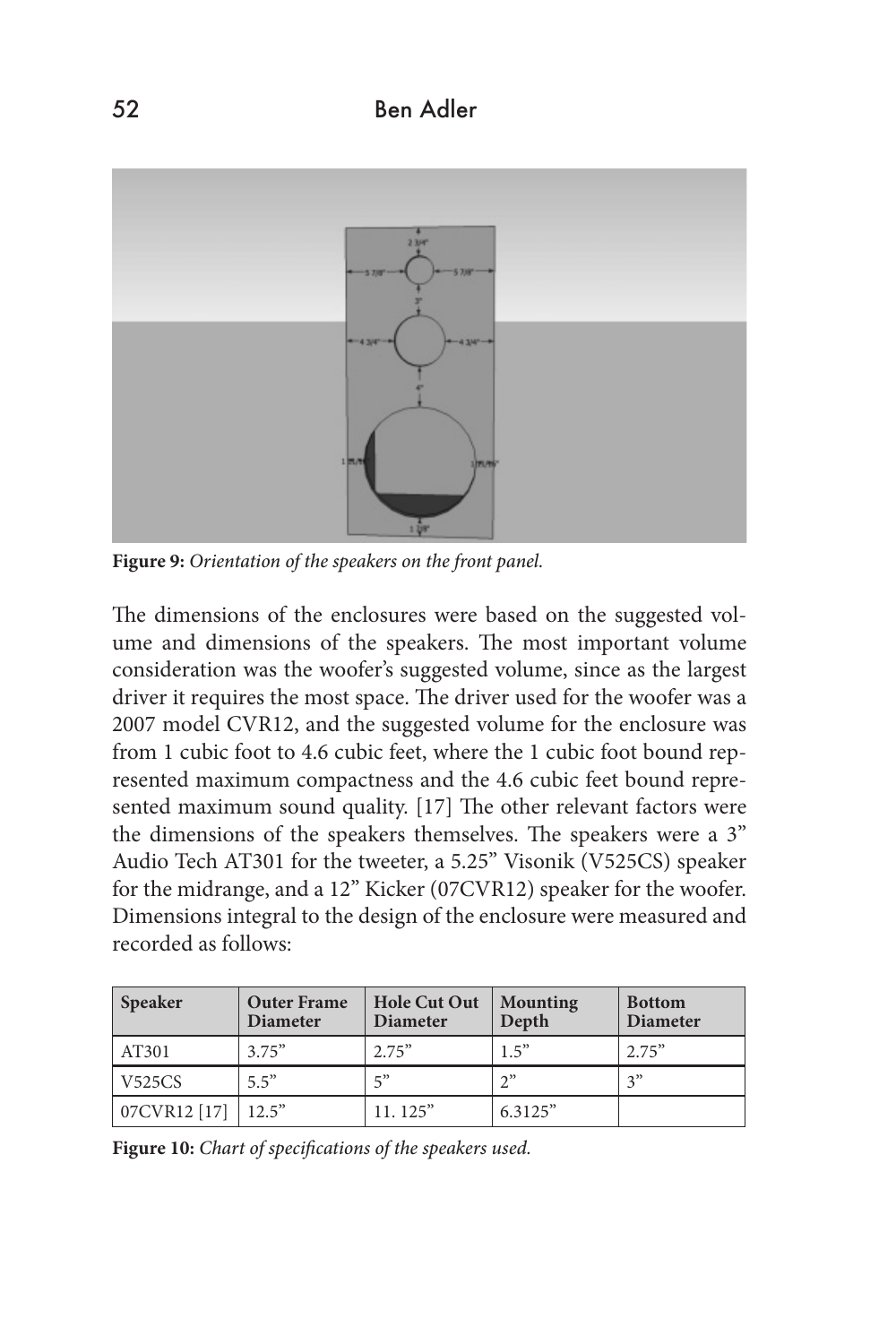The dimensions of each enclosure were designed based on this data. Each speaker was to be centered along the y-axis of the front panel. The width of each enclosure was designed to be slightly greater than the outer frame diameter of each enclosure's respective speaker. The depth of each enclosure was designed to be greater than the mounting depth of each driver. The distance between speakers was designed to be around 4" so the magnetic flux created by one speaker would be unlikely to interfere with an adjacent driver. These dimensions were calculated on the assumption that the subwoofer enclosure volume would be somewhere between 1 and 4.6 cubic feet. The midrange and tweeter enclosure volumes were empirically designed, although the volumes were designed to be significantly smaller than that of the subwoofer enclosure. The calculations were as follows:

```
Tweeter Enclosure Volume: (4-1.5)(5.5)(6 7/16 - 1.5)/1728 = .039 cubic feet (1.104 L)
Midrange Enclosure Volume: (7.75)(9 13/16 - 1.5)(4)/1728 = .149 cubic feet (4.219 L)
Woofer Enclosure Volume: (14.5 – 1.5)(30.5-1.5)(11)/1728 - .039 - .149 
                                        = 2.029 cubic feet (57.455 L)
```
Several things about these calculations are important to note. The volume for each enclosure was calculated from the internal dimensions of enclosure. Since .75" MDF was used, for some dimensions 1.5" was subtracted in order to compensate. Also, each volume was divided by 1728 to convert cubic inches to cubic feet. Although the woofer enclosure's volume does not include the Polyfill, the volume is well above the 1 cubic foot minimum, and unlikely to fall beneath it when the Polyfill is installed.

#### **7 Results**

#### *7.1 Filter Experiment 1: Low-pass Passive Crossover Comparisons*

(For more information concerning the crossovers in this section, see Appendix B.)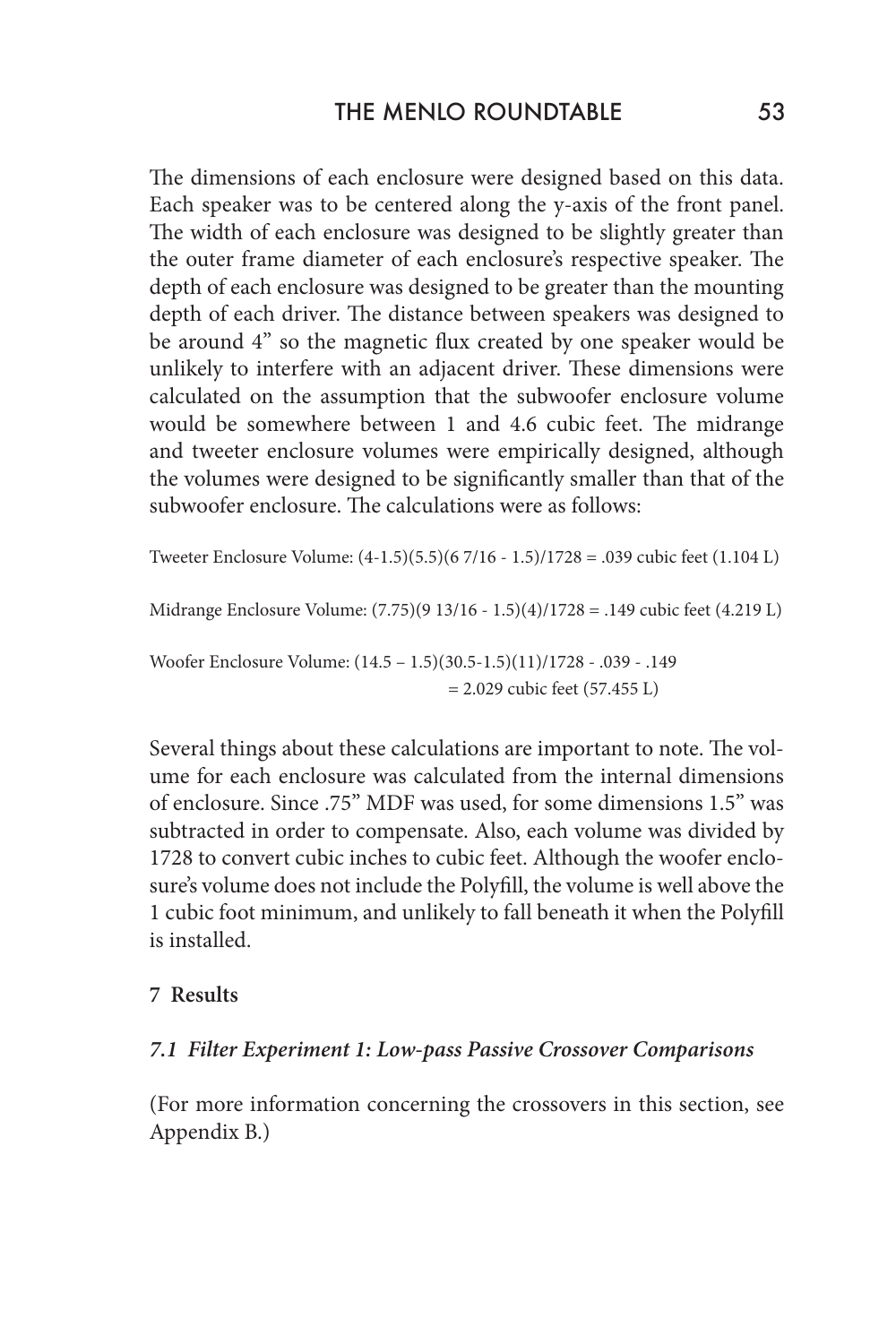In this experiment, two low-pass passive crossovers were built and qualitatively compared. The two passive filters were more specifically first- and second-order low-pass passive Butterworth crossovers (see Figure 11). A third- or higher-order crossover was not used due to lack of component values.



**Figure 11:** *This diagram details the low-pass filters that were built. The upper diagram was the first-order filter, while the middle diagram was the second-order filter. [14]*

Instead of inductors, resistors with a value of 100 m $\Omega$  were used in place of L1 and L2. The C2 value for the second-order passive filter was 7 µF. Values were determined by those found in a low-pass passive filter diagram. [5] Both circuits were then wired to an amplifier in parallel and an input signal (a BK Precision 4012A frequency generator) was sent through the amplifier. The output intensity was qualitatively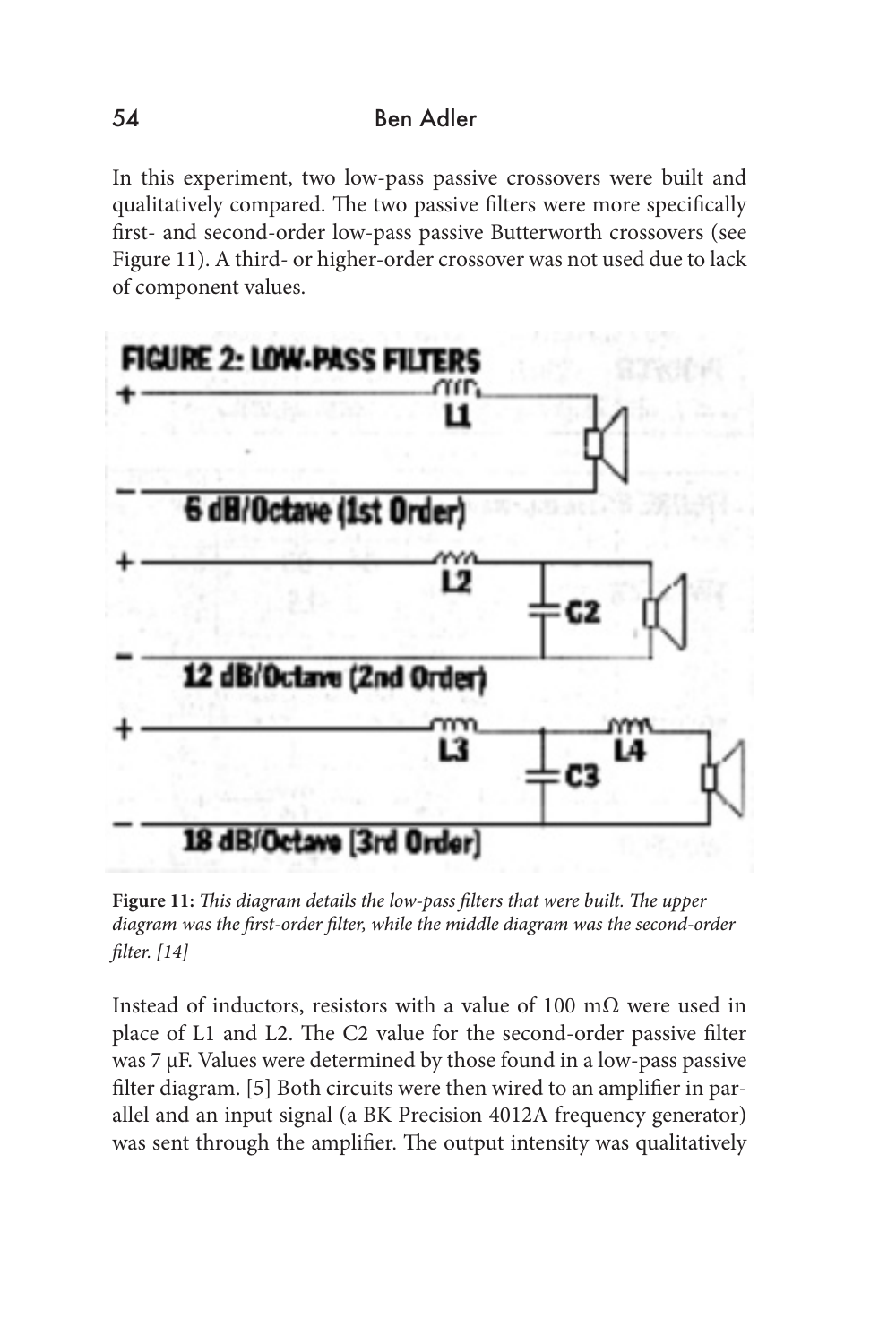compared. Also, the frequency output was varied and the attenuation was qualitatively compared.

It was found that both systems produced similar sound intensity at low frequencies. Once the frequency rose past a certain point (the cutoff frequency), both filters began to attenuate the frequency. However, the second-order filter's output faded faster than the first-order filter. The attenuation on the dB-frequency graph must have been steeper in the second-order than the first-order filter. Nonetheless, these results were expected, as almost by definition higher-order crossovers attenuate faster than lower orders.

Since it is beneficial for speaker systems to have faster attenuating crossovers, the second-order passive crossover is more suitable for a speaker system. Therefore a second-order or higher filtration system was utilized for later prototypes.

### *7.2 Filter Experiment 2: Passive Crossover Experiment*

(For more information concerning the crossovers in this section, see Appendix B.)

In this experiment a filtration system was constructed and wired to an amplified input frequency (music from an iPhone) containing high-, medium-, and low-frequency components. The filtration system was comprised of three second-order passive filters, one high pass, one band pass, and one low pass.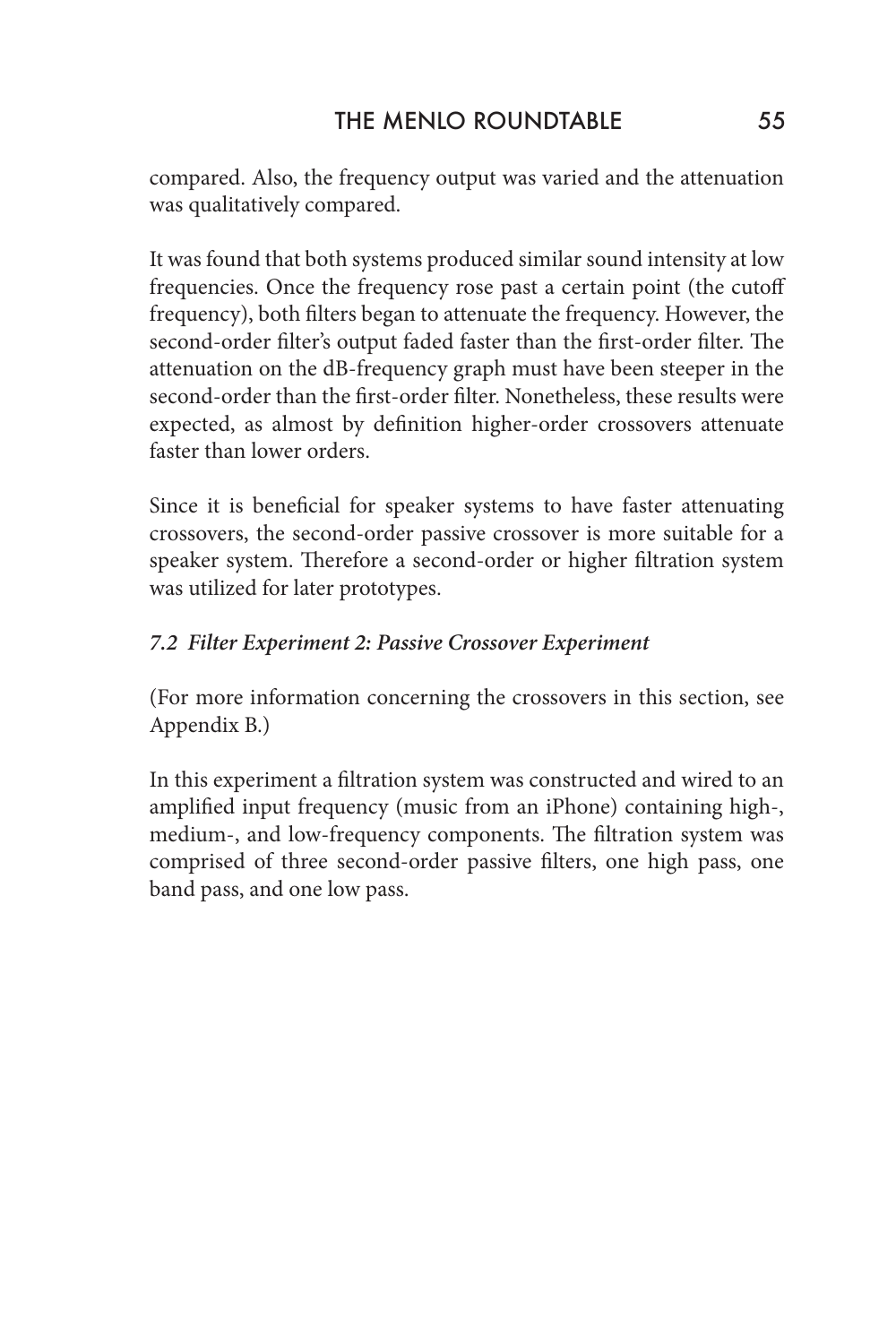

**Figure 12:** *Circuit diagram of filtration system used in Experiment 2. [14]*

The component values for all capacitors were  $7 \mu$ F and the component values for all resistors were 100 m $Ω$ . Each filter was wired separately to its corresponding speaker.

In a preliminary test, each filter was wired to the amplified signal and all three filters did their jobs. The tweeter wired to the high-pass filter emitted treble frequencies most strongly, the midrange to the bandpass filter most strongly medium frequencies, and the woofer to the low-pass filter most strongly bass frequencies.

However, a peculiar phenomenon was noted when the entire circuit played the music. The treble was heard with great clarity while the bass and other low frequencies were barely heard at all. The author then disconnected the tweeter and found that both the midrange and bass were being emitted on their respective speakers, but with very low intensity.

While an ultimate conclusion as to why this phenomenon occurred could not be found, there was a hypothesis. The midrange and woofer didn't play with such intensity because of the way these passive filters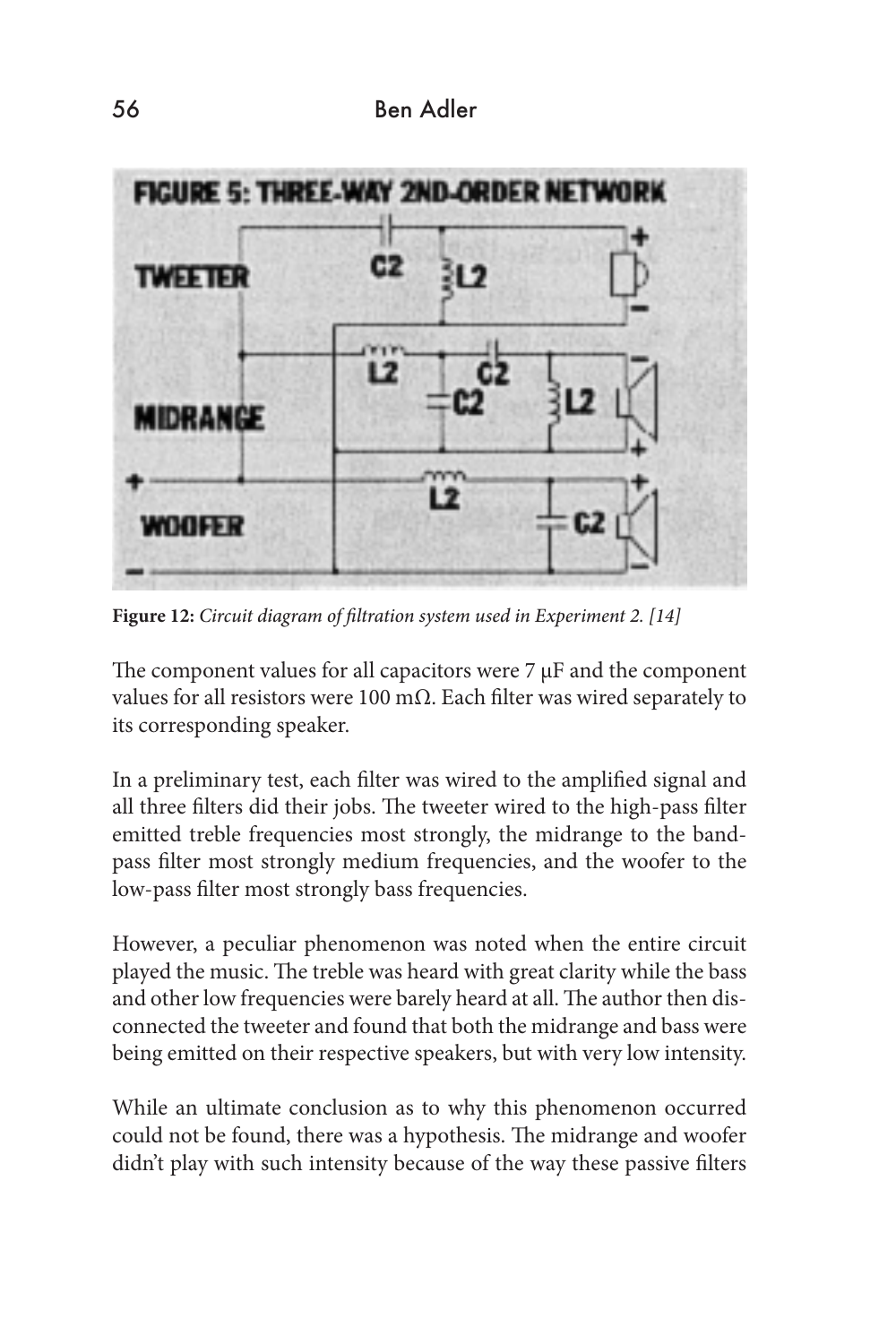were constructed. As seen in Figure 12, the parts required were both inductors and capacitors, but resistors and capacitors were used instead. This inadequate substitution likely led to inadequate results in filtration. While the passive high-pass filter played well, the low- and bandpass filters didn't as they depended on resistors to do the job of the inductors for filtering.

This problem could likely be avoided by utilizing inductors as opposed to resistors. However, inductors are not only clunky but also expensive and would need to be specially ordered in bulk. Due to both monetary and practicality constraints, I decided to use filters that did not require inductors. The ideal filter for this type of system would be an active one.

### *7.3 Filter Experiment 3: Low-pass Active Crossover*

(For more information concerning the crossovers in this section, see Appendix B.)

A quantitative experiment was run in order to discover the cutoff frequency and fall off of the low-pass active filter on the left:



**Figure 13:** *Circuit diagram of an active low-pass filter (on left) and active high-pass filter (on right). [16]*

A BK Precision 4012 A-frequency generator supplied the input frequency and an oscilloscope measured the output frequency. The frequency generator was also wired into a separate input on the oscilloscope. The operational amplifier was powered by a separate power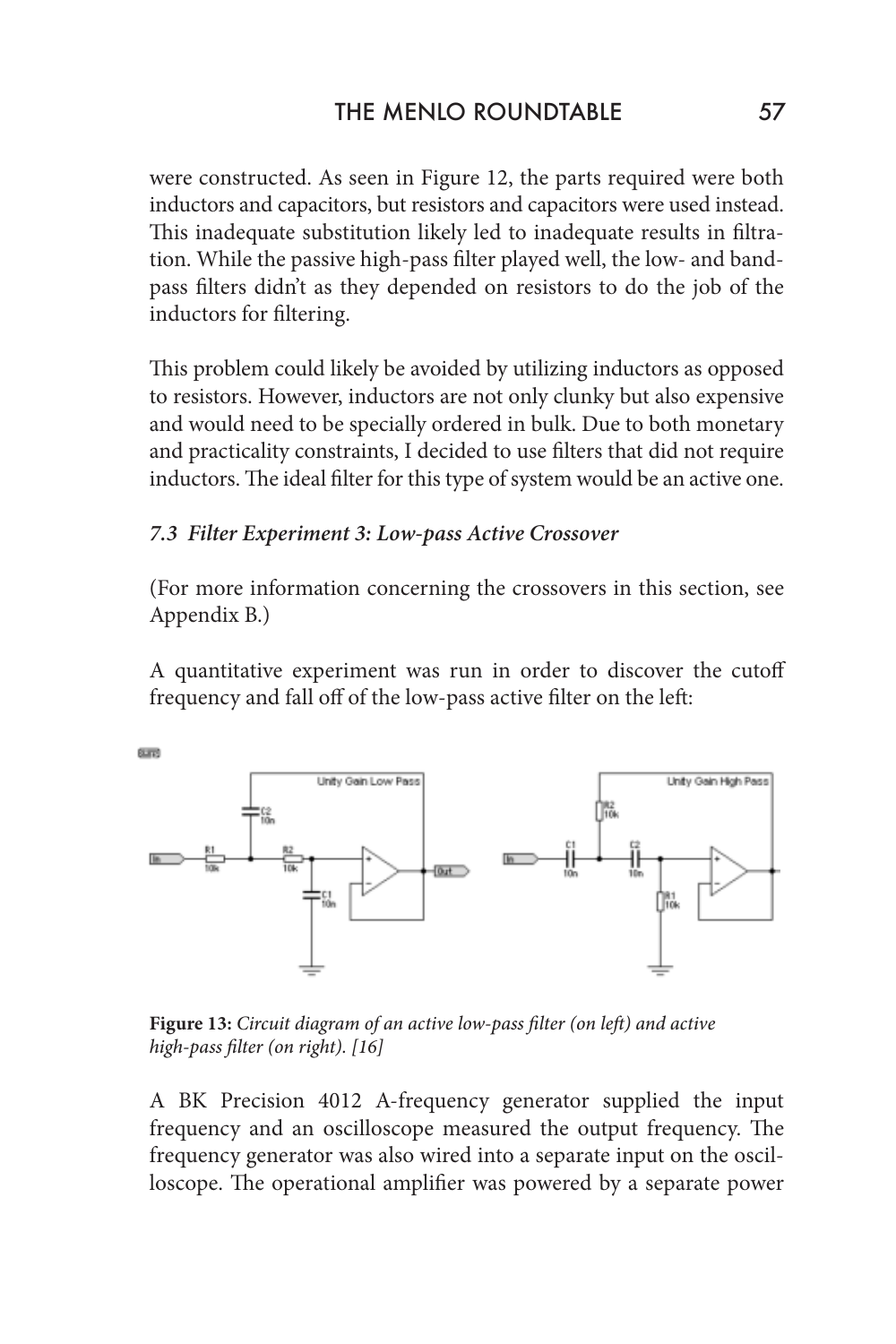supply. Four criteria were measured at intervals of 10-20 Hz from 10 to 600 Hz: maximum input voltage, maximum output voltage, frequency in, and frequency out. For the raw data chart, see Appendix C. These raw data points were plugged into the equation:  $dB = -20\log(V_{\text{out}}/V_{\text{in}})$ . [18] This equation was used to generate the following data.

| Frequency (Hz) | Decibels (dB) | Frequency (Hz) | Decibels (dB) |
|----------------|---------------|----------------|---------------|
| 10             | 1.8684        | 260            | $-17.2339$    |
| 20             | 0.5793        | 280            | $-18.9769$    |
| 30             | $\mathbf{0}$  | 300            | $-20$         |
| 40             | $-0.5793$     | 320            | $-21.1598$    |
| 50             | $-1.2734$     | 340            | $-22.4988$    |
| 60             | $-1.7845$     | 360            | $-24.7596$    |
| 70             | $-2.7368$     | 380            | $-26.0206$    |
| 80             | $-3.5218$     | 400            | $-27.4963$    |
| 90             | $-4.3611$     | 420            | $-28.5194$    |
| 100            | $-4.0329$     | 440            | $-29.7623$    |
| 110            | $-5.3063$     | 460            | $-31.0181$    |
| 120            | $-5.5241$     | 480            | $-32.34867$   |
| 140            | $-7.4477$     | 500            | $-33.4528$    |
| 160            | $-8.7867$     | 520            | $-35.2957$    |
| 180            | $-10.3703$    | 540            | $-36.8478$    |
| 200            | $-12.3085$    | 560            | $-38.5073$    |
| 220            | $-13.8447$    | 580            | $-40.5606$    |
| 240            | $-15.7829$    | 600            | $-44.0824$    |

**Figure 14:** *Experiment 3 data for dB at frequencies.*

This data was then transformed into a response curve from which the attenuation and the cutoff frequency could be determined.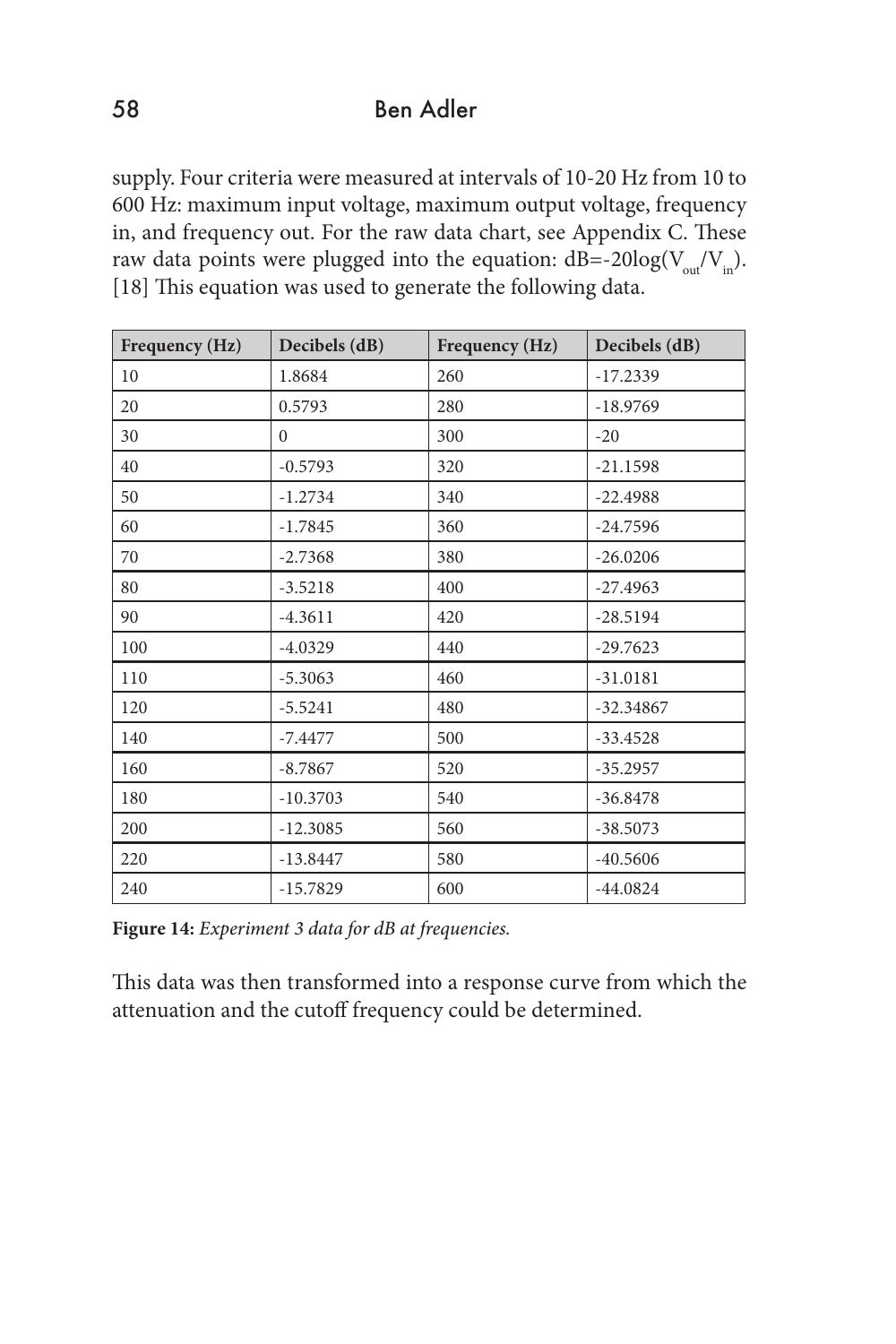

**Figure 15:** *Response curve for low-pass active filter.*

It was quickly noted that this graph does not look like a traditional response curve. Instead, it slopes steadily downward from the very first data point. This is likely to be an error due to the nature of the equipment used in the experiment. For example, the frequency generator had the "input voltage" vary significantly at low frequencies. Also, because op amps not only filter out frequencies but also amplify the frequencies that pass through, it was possible for the attenuation to be positive for certain values (physically impossible in a passive filter's curve). Because of the anomalous lack of "knee" in the curve, the cutoff frequency could not be determined. Nonetheless, the slope on the graph could determine the fall off, which was .0741 dB/Hz.

This experiment showed that the active filter does work with a fall off rate of -.0741 dB/Hz. A more complicated, higher-order active filter could be attempted in the future.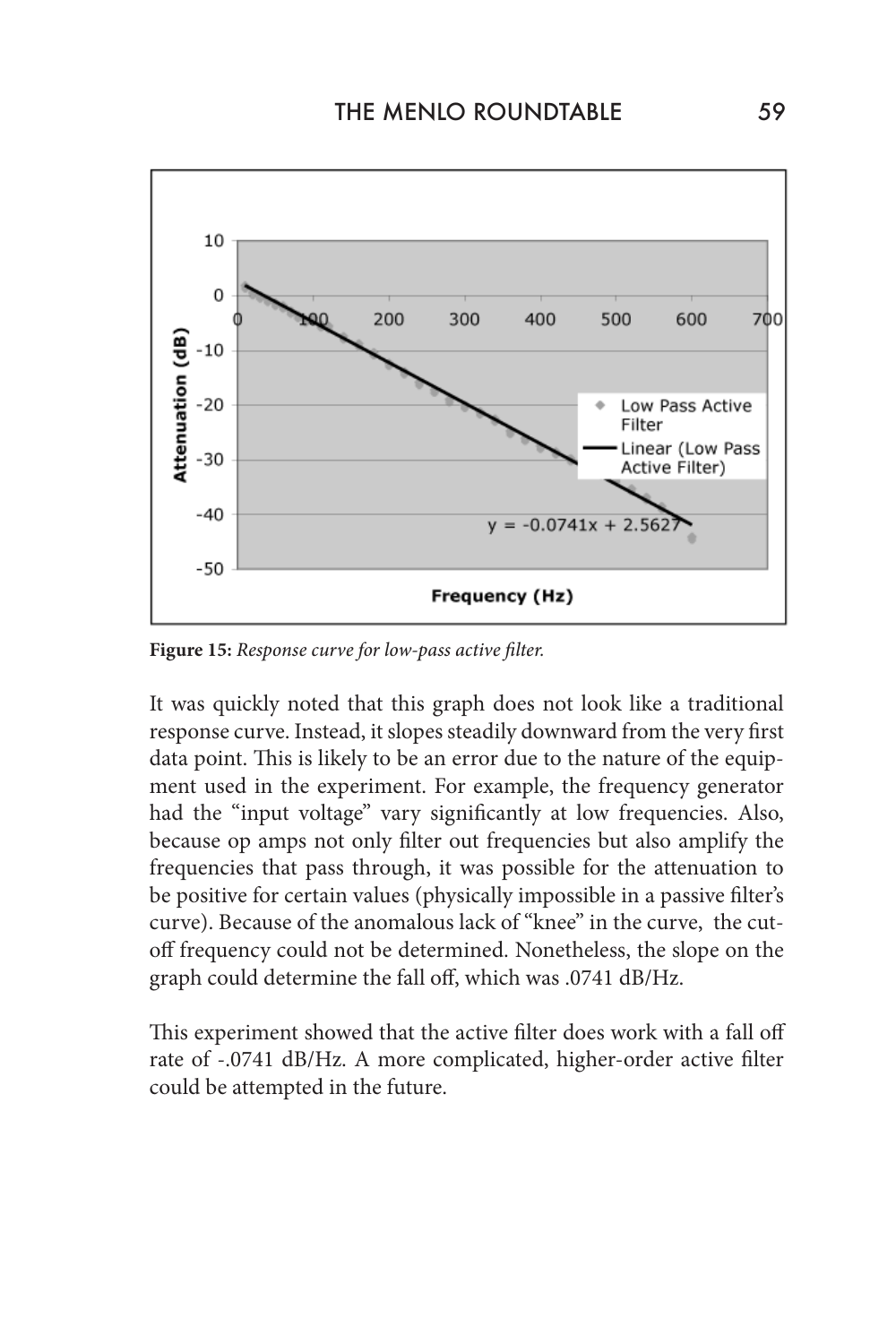### *7.4 Experiment 4: Testing the Linkwitz-Riley Filter*

In this experiment, the effectiveness of the final Linkwitz-Riley filter circuit was tested. As noted above, this filter is a fourth-order, threecomponent filter. Each component represented a range of frequencies to be sent to its respective speaker.



**Figure 16:** *The final Linkwitz-Riley filter tested in Experiment 4. [16]*

This experiment was run to test the effectiveness of each of the filter components in the circuit. There were four tests to be run: the frequency response of the high-pass filter, the frequency response of the bandpass filter, the frequency response of the low-pass filter, and the range of frequencies exhibited without a filter. In each test, a specific sound sample was run through the circuit and ultimately out of the V525CS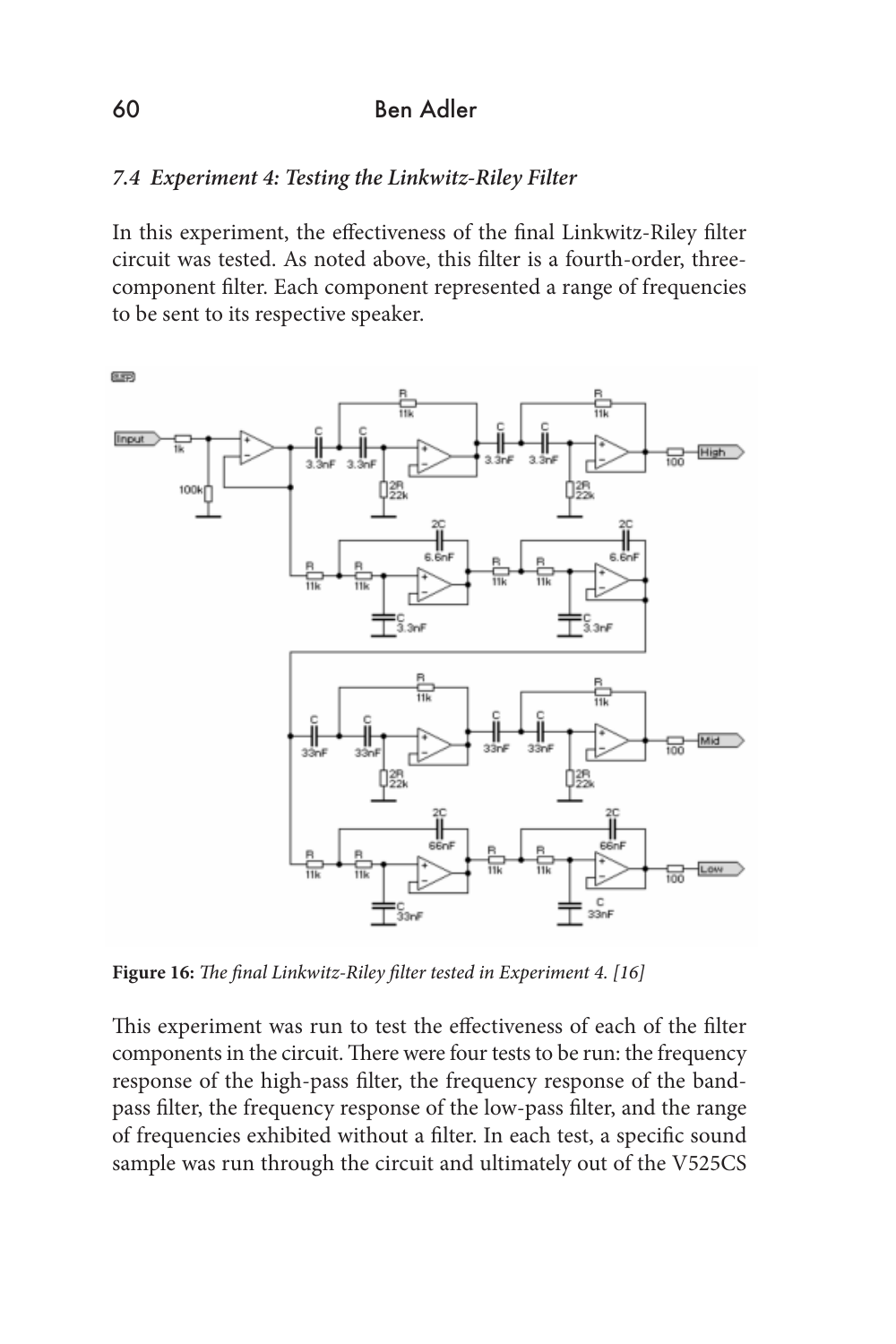speaker. The speaker's output was measured by a microphone attached to a LabQuest, which recorded the sound intensity (in dB) at 10000 samples per second for a time of .1 seconds. The results were graphed and underwent a Fast Fourier Transform (FFT). FFT is a technique utilized in many areas of research that takes a complex wave signal (a sound wave comprised of multiple frequencies) recorded by the microphone and converts it from a time-based graph to a frequency-based graph. The graph displays the frequencies and their relative intensities that the sound wave is comprised of instead of the overall wave. The graph was then analyzed to determine whether or not the filter circuit components were effective.

A sound sample that played as many different frequencies as possible at similar intensities had to be used in order to adequately assess the effectiveness of the filter components. That way each component could not only pass and amplify specific frequencies but also filter out other frequencies, proving the filter's effectiveness. A ten-second clip of white noise [19] was used as this sound sample. White noise was used because it is the signal where hypothetically every single frequency is played simultaneously at the same intensity. While true white noise can only exist in theory (as one cannot truly synthesize an infinitely high frequency), the range in which this divergence would take place was well outside the range being tested. [20]

Before proceeding to the data, a few things must be noted. One is that on the FFT graphs there is a grey line at 0 Hz. This represents the lower bound for frequency that could be played. Another thing to note is that one aspect of the experimental design that was not controlled was the distance between the speaker and the microphone. However, this distance was held constant during each recording, so distance was constant for any individual FFT but the absolute intensity value (in dB) cannot be compared between FFT graphs. A final thing that should be noted before proceeding to the data is that this data (without sufficient statistics techniques) cannot be used to determine the 3 dB point of the respective filters. Instead, the data can be used to verify whether or not the accepted value of the filters is even remotely accurate.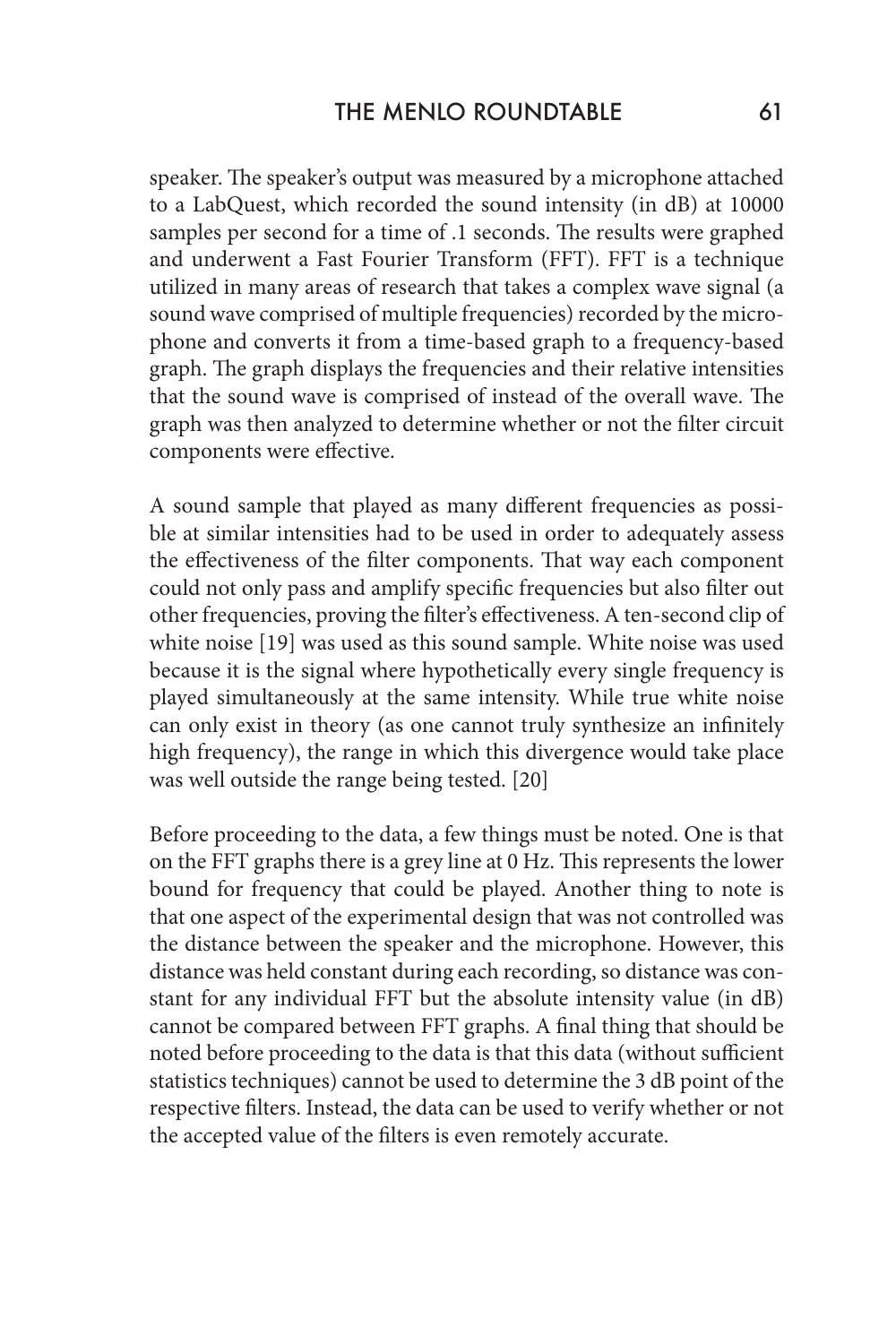Before data for any of the filter components could be taken, an FFT for the sample of white noise had to be taken as a negative control. For this data, the speaker was connected directly to the signal, and therefore no filtration occurred. When the data was analyzed, the following FFT was produced:



**Figure 17:** *Fast Fourier Transform of white noise through the V525CS.*

This FFT shows that while multiple spikes and troughs do exist within the range of expressed frequencies, the white noise signal proved to be an adequate representation of white noise. The signal adequately expressed every frequency between 0 Hz and 4800 Hz. Moreover, the signal appeared to express this range of frequencies with relatively similar intensity. The highest intensity frequency differed from the lowest intensity frequency by only around .0007 dB, allowing for error in background noise, creation of white noise, or the particular .1 seconds the sample was taken in. Since the sample proved to be adequate white noise, each filter should have a higher average intensity within the range it passed and a lower one in the ranges it filtered out.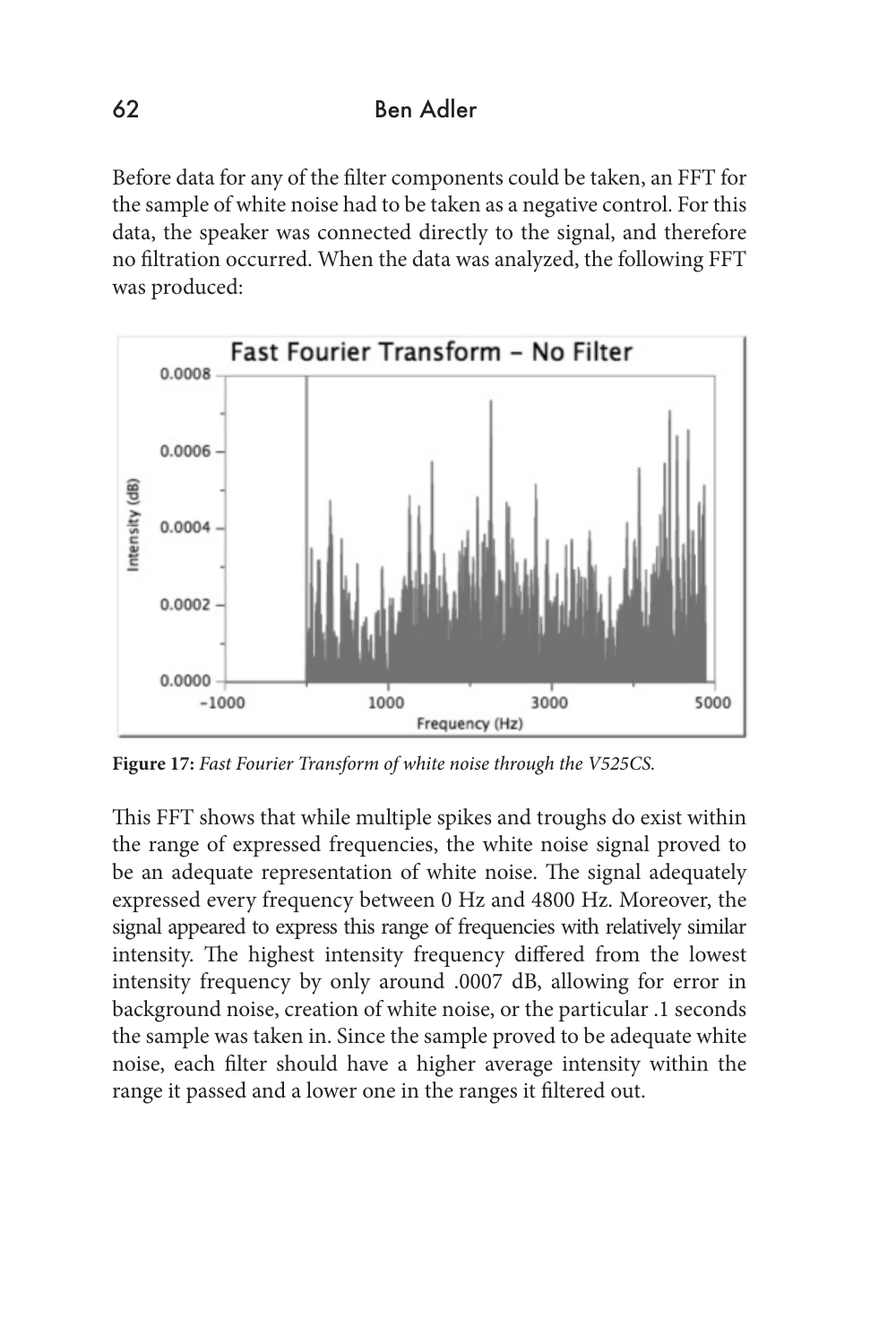In order to obtain data for the high-pass filter, the signal was wired up to the input of the circuit while the speaker was connected to the highfrequency output. This allowed the signal to run through the high-pass filter. When the data was analyzed the following FFT resulted:



**Figure 18:** *Fast Fourier Transform of white noise through the high-pass filter and then through the V525CS.*

This FFT shows that the high-pass filter was successful in only passing highest frequencies. As displayed in Figure 17, the white noise signal consisted of a spectrum of frequencies with relatively consistent intensity from 0 Hz to 5000 Hz. However, as seen in Figure 18, when the signal was run through the high-pass filter, lower frequencies were only passed at relatively low intensities and higher frequencies passed at relatively high intensities. In other words, the high-pass component of the Linkwitz-Riley circuit was successful. The accepted value for the 3 dB point of the high-pass filter was 3100 Hz. While it is difficult to assess whether or not the frequency begins to attenuate at higher frequencies, the frequency does appear to be attenuating at frequencies higher than 3100 Hz. The 3 dB point does appear to be relatively close to 3100 Hz.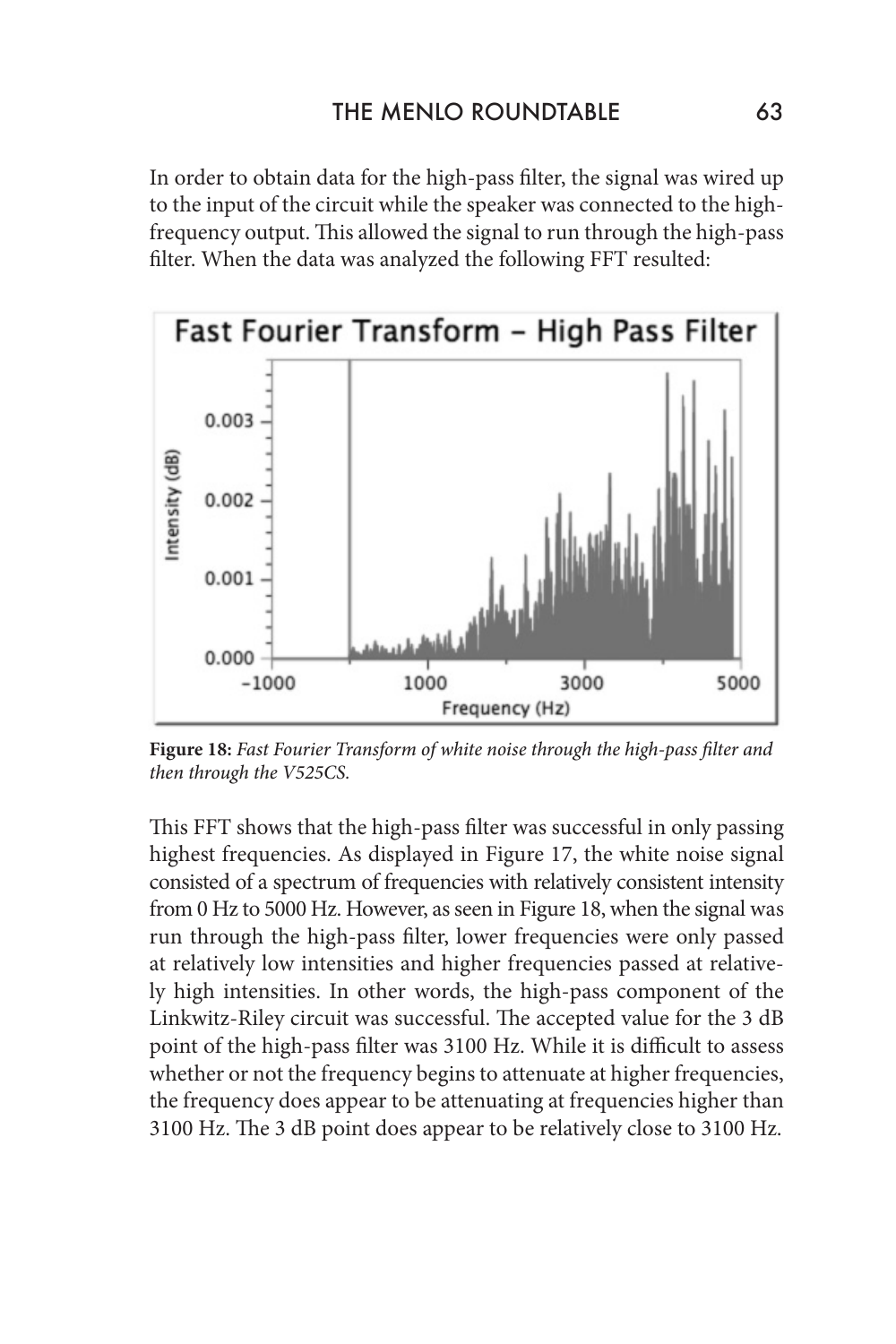In order to obtain data for the band-pass filter, the signal was wired up to the input of the circuit while the speaker was connected to the midrange-frequency output. This allowed the signal to run through the band-pass filter. When the data was analyzed the following FFT resulted:



**Figure 19:** *Fast Fourier Transform of white noise through the band pass filter and then through the V525CS.*

This FFT shows that the band-pass filter was successful in passing only midrange frequencies. As displayed in Figure 17, the white noise signal consisted of a spectrum of frequencies with relatively consistent intensity from 0 Hz to 5000 Hz. However, as seen in Figure 19, when the signal was run through the band-pass filter, the lowest and highest frequencies were only passed at relatively low intensities and the middle range of frequencies (500-3000) passed at relatively high intensities. In other words, the band-pass component of the Linkwitz-Riley circuit was effective. The band-pass filter was designed to pass frequencies 310 Hz through 3100 Hz and dampen the signal outside of these frequencies. These particular values are not completely supported by Figure 19, as the figure shows the signal beginning to dampen the signal before the 310 Hz and 3100 Hz cutoff frequencies. Despite these inconsistencies,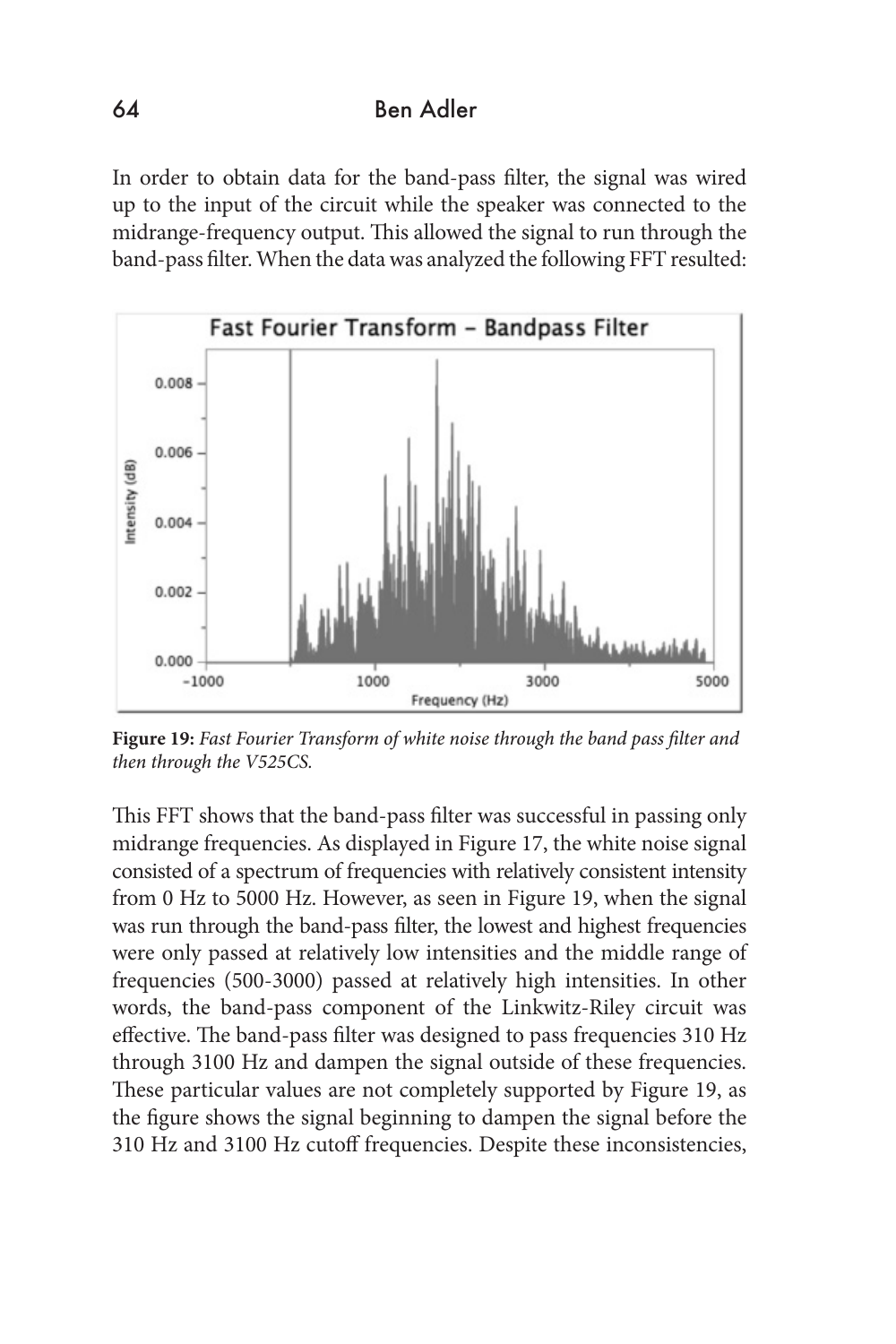the band-pass filter was successful overall, as it passed a midrange band of frequencies and attenuated anything outside this range.

In order to obtain data for the low-pass filter, the signal was wired up to the input of the circuit while the speaker was connected to the lowfrequency output. This allowed the signal to run through the low-pass filter. When the data was analyzed the following FFT resulted:



**Figure 20:** *Fast Fourier Transform of white noise through the low-pass filter and then through the V525CS.*

This FFT shows that the low-pass filter was successful in passing only the lowest frequencies. As displayed in Figure 17, the white noise signal consisted of a spectrum of frequencies with relatively consistent intensity from 0 Hz to 5000 Hz. However, as seen in Figure 20, when the signal was run through the low-pass filter, higher frequencies were only passed at relatively low intensities and the lowest frequencies passed at relatively high intensities. In other words, the high-pass component of the Linkwitz-Riley circuit functioned successfully. The accepted value for the 3 dB point of the high-pass filter was 310 Hz. This graph appears to clearly support the 3 dB point being at 310 Hz. Frequencies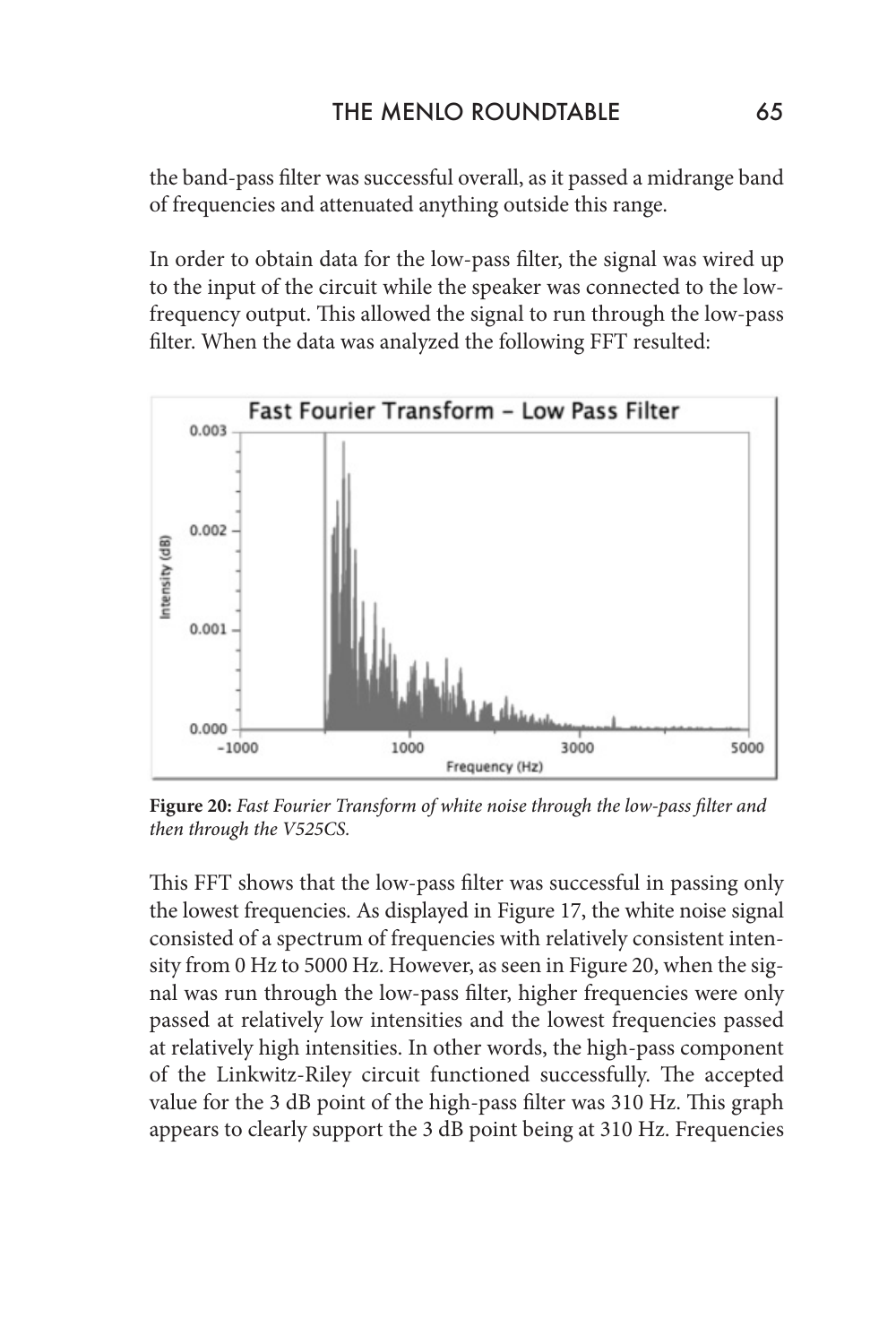below 310 Hz are passed at relatively strong intensities, and beginning at 310 Hz the frequency quickly begins to attenuate in intensity. This graph clearly supports the 3 dB point being at 310 Hz.

While this data cannot be used to determine the 3 dB point precisely, the 3 dB points in the band-pass filter and high-pass filter appear to be significantly different than the accepted value provided with the circuit. This is most likely because capacitors and resistors are not made with perfect accuracy. Capacitors are manufactured with an error range of  $\pm 10\%$  and resistors are made with an error range of  $\pm 5\%$ . These differences in values likely have contributed to less than ideal impedance matching, causing the 3 dB point to diverge from ideal as well.

In conclusion, while this experiment does not give the exact values of the 3 dB points, it does prove that each component of the Linkwitz-Riley circuit works well.

### **8 History**

Speaker systems have gone through profound transformations since the early 1900s. The following is a little history on how speaker systems have developed over the years.

### *8.1 Enclosures*

Before the 1930s, speaker cabinets weren't used in speaker systems. Instead speakers were horns that stood by themselves. However, in 1929, engineers Rice and Kellogg invented the modern loudspeaker, allowing for an enclosure beneficial to accurate sound reproduction. [21] Soon after this innovation, Albert L. Thuras patented the bassreflex enclosure, which proved to be a widespread success. [22] Vented, or bass-reflex suspension, enclosures were the only speaker enclosure design until 1954, when engineer Edgar Villchur invented the closed or acoustic suspension enclosure. Unlike the previous designs of enclosures, this one was capable of accurate reproduction of bass frequencies without taking up nearly as much space. [23] Since then multiple other enclosure designs have been created.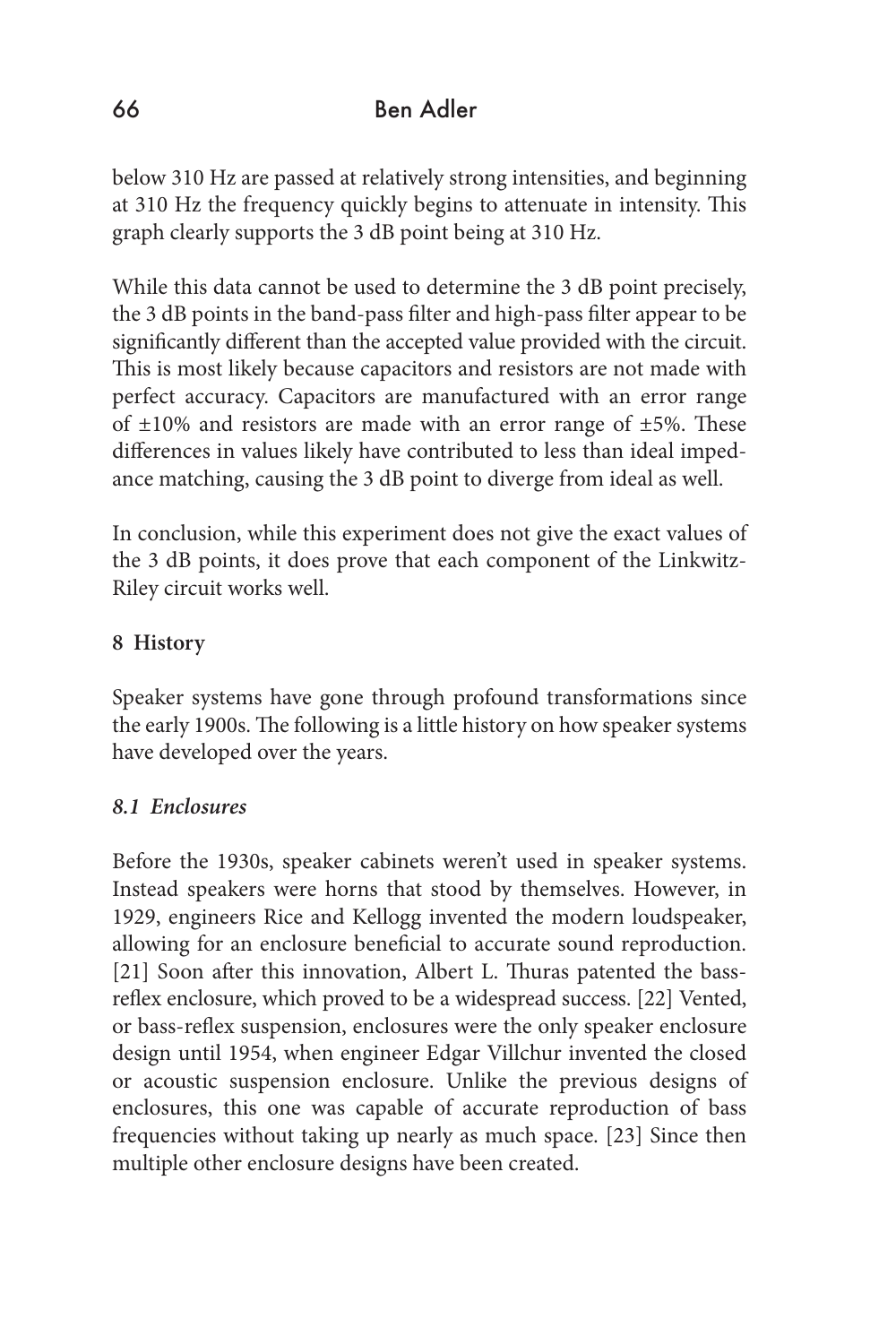

**Figure 21:** *Some other speaker enclosure designs. From left to right they are band-pass, horn-loaded, isobaric, and transmission line enclosures. Each enclosure has its own advantages and disadvantages. See citations [8] and [24] (isobaric).*

#### *8.2 Crossovers*

In 1903 scientist George A. Campbell discovered a direct correlation between frequency and the dampening effect of a Pupin line (a wire with equal coils of wire spaced at even intervals in order to simulate a wire of different diameter). He noted that for frequencies below a particular frequency, the dampening effects of the Pupin line also decreased. Following this discovery, in 1915 Campbell created the first filter (passive) by using a ladder of inductors and capacitors (already known to dampen low frequencies). This discovery was also made independently in Germany by Karl Wagner. [25]



**Figure 22:** *Diagram of an early low-pass filter. [27]*

From 1915 to 1930, electronic filter designs were modified to become more precise and more complex. One of the biggest innovations in filter designs during this time was Sydney Darlington's image-parameter theory, which allowed for filters to be designed with multiple sections.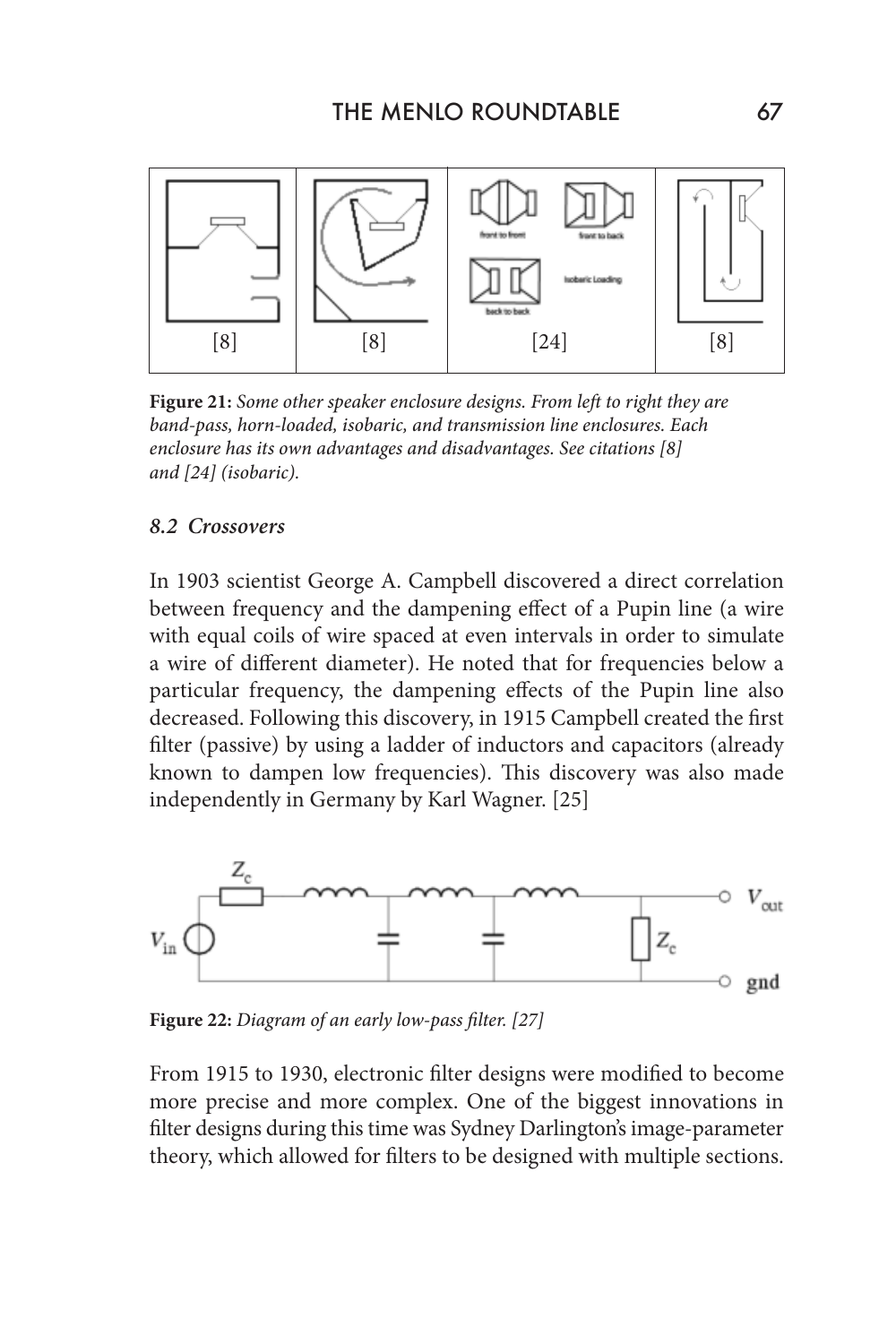This design had noticeable flaws, however, particularly as to the cutoff frequencies. These flaws were soon fixed by Samuel Butterworth and William Bennett around 1930. Between 1930 and 1940, Wilhelm Cauer came up with a series of equations for designing filters with specialized attenuation. Probably the biggest advance in passive filters was made in 1939, when Darlington published his insertion-loss theory, offering a fully mathematical representation of a filter. Despite this breakthrough, his theory wasn't well exploited at the time due to the large amount of computing needed. In 1955, R. P. Sallen and E. L. Key came up with the earliest design for an active filter, which wasn't utilized much until later due to the expensive nature of active components.



**Figure 23:** *Diagram of a Sallen-Key active filter. [27]*

Ultimately, however, active filters grew popular because of the bulkiness and low-quality factor of inductors, which are used in passive but not active filters, as well as the falling cost of active components. [27] But passive filters do remain in use. The most popular filter for audio purposes is the Linkwitz-Riley filter, designed in 1976, and widely available commercially by 1983. The main innovation in the Linkwitz design was the placement of the cutoff frequencies, which were designed to give a completely flat response. [26] Digital filter systems are commonplace today, generally in two designs: infinite impulse response (IIR) and finite impulse response (FIR). [27]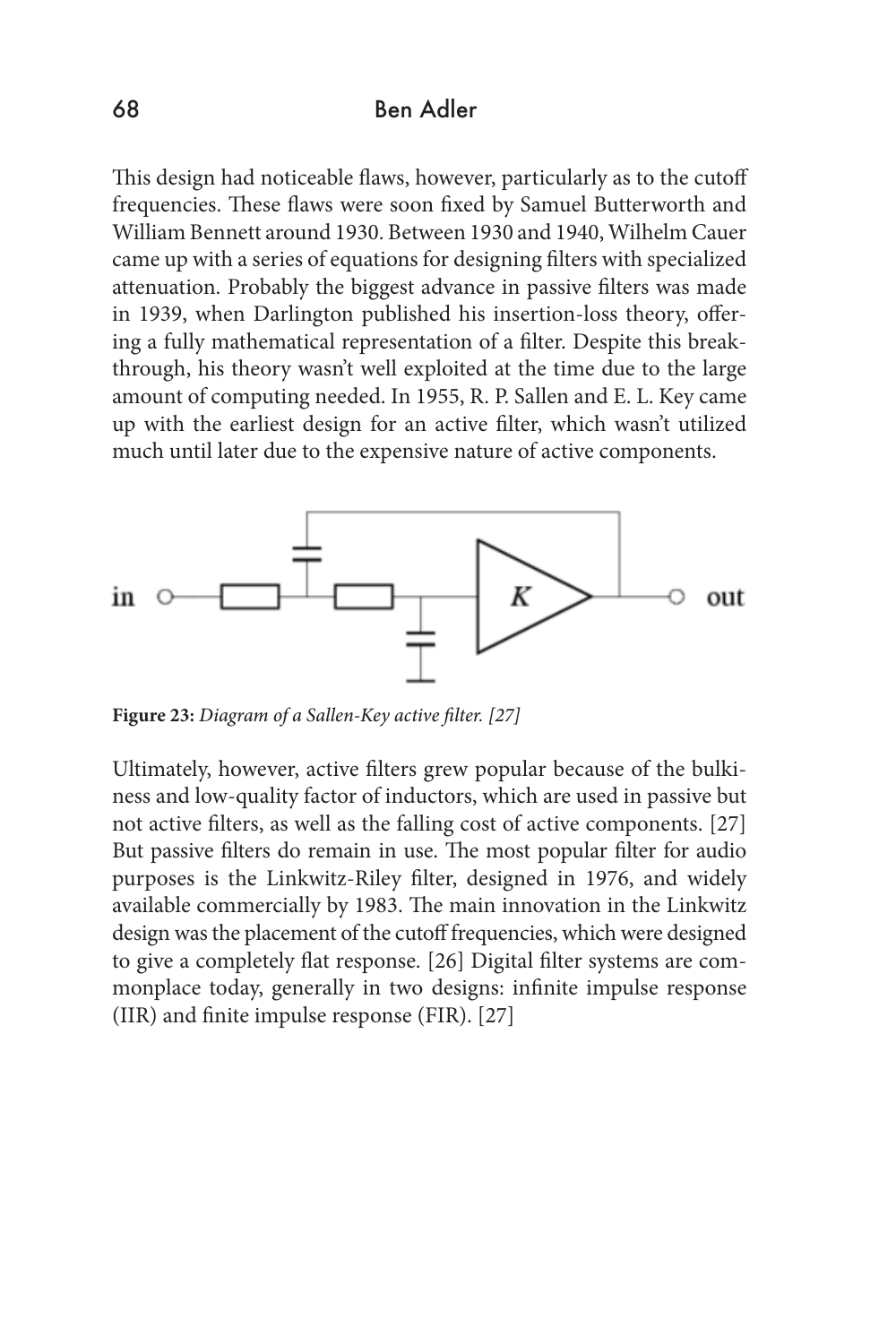#### **9 Acknowledgements**

I would like to thank a few people for helping me out with this project, starting with the guys at Car Audio Blowout on Industrial Road in San Carlos for selling me some really cheap speakers. I'd also like to thank everyone who came into the ASR room at odd hours to either hear my speakers bust some beats or talk about their home speaker systems. Thank you Will Stark for bringing in your broken speaker that I have now fixed (which plays amazing bass now). Also, thank you Jack for DJing using my speakers as a way to present my system (and thank you Tripp Robbins for supplying me the plugs to make that happen). And most importantly, thank you Dr. Dann for supplying me with electronics books ranging from the *Evil Genius* series to electric engineer graduate-level books, for supplying me with endless amounts of resistors, capacitors, op amps, and so forth, for letting me use the classroom kicker speakers, for supplying me with amps and a voltage supply, and for getting the specially made protoboards for this and other projects. Thank you all; without your help my life would have been 20 million times more difficult!

#### **10 Citations**

[1] http://www.diyaudioandvideo.com/FAQ/Speaker/

[2] Practical Electronics for Inventors

[3] http://www.swarthmore.edu/NatSci/echeeve1/Ref/ FilterBkgrnd/Filters.html

[4] http://hyperphysics.phy-astr.gsu.edu/hbase/electric/impl.html

[5] http://sound.westhost.com/biamp-vs-passive.htm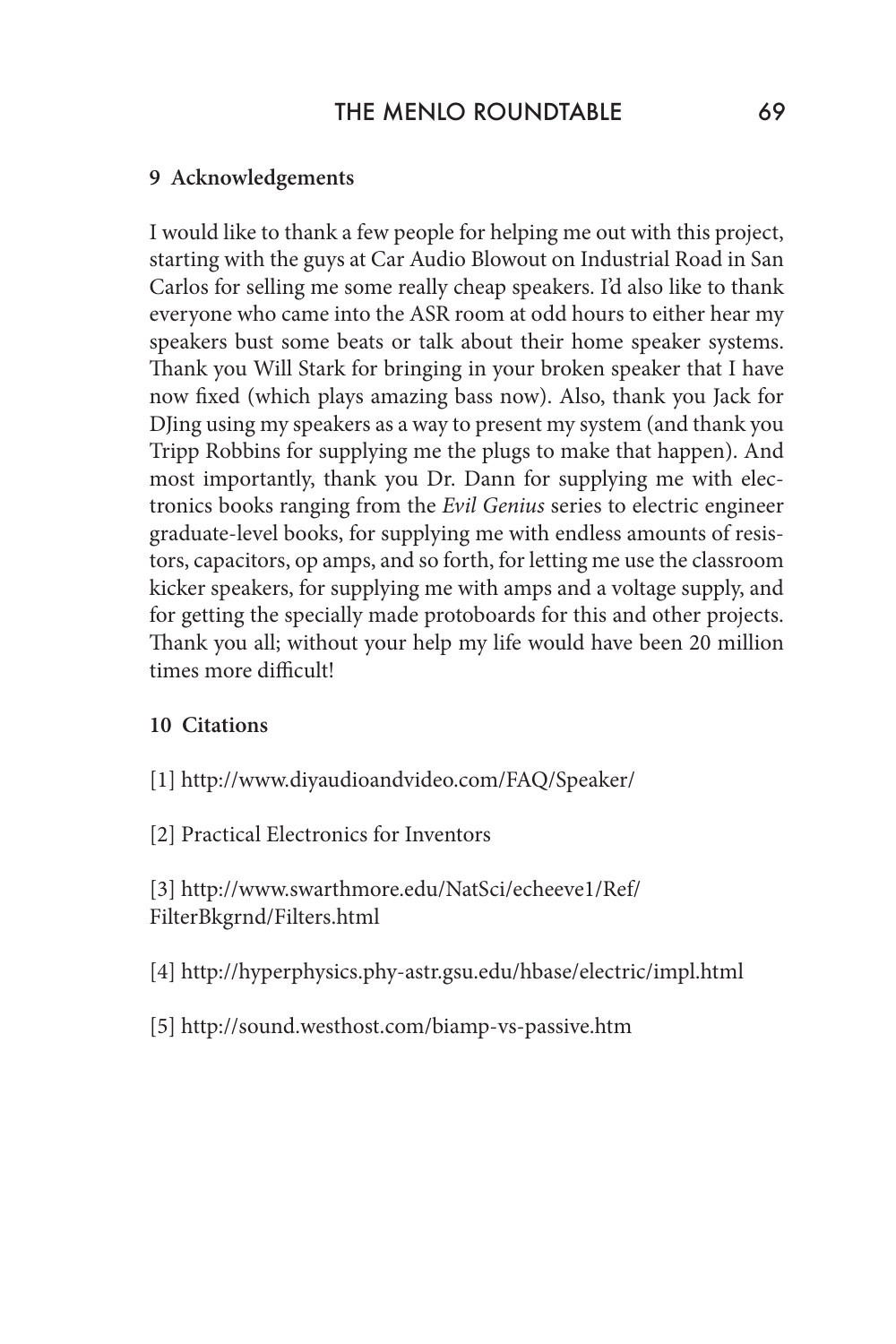[6] http://www.silcom.com/~aludwig/Loudspeaker\_construction.html

[7] http://www.hometheaterhifi.com/technical-articles/170-a-big-diginto-bass-reflex.html

[8] http://www.lautsprechershop.de/hifi/index\_en.htm? /hifi/ aka\_geh\_en.htm

[9] http://www.hifisoundconnection.com/Shop/Control/ fp/SFV/30046/view\_page/Sealed\_VS\_Ported\_Subwoofer\_Boxes

[10] http://www.members.shaw.ca/LoudspeakerBuilder.ca/ enclosures.html

[11] http://mobile.jlaudio.com/support\_pages.php?page\_id=166

[12] http://www.members.shaw.ca/LoudspeakerBuilder.ca/ thiele-small.html

[13] http://www.eminence-speaker.com/resources/data.asp

- [14] http://www.termpro.com/articles/xover2.html
- [15] http://sound.westhost.com/articles/active-filters.htm
- [16] http://sound.westhost.com/project09.htm
- [17] Kicker CVR 2007 Manual
- [18] http://www.net-comber.com/decibel.html
- [19] http://www.audiocheck.net/testtones\_whitenoise.php
- [20] http://en.wikipedia.org/wiki/White\_noise

[21] http://www.quadesl.org/History/Actual\_Speakers/ actual\_speakers.html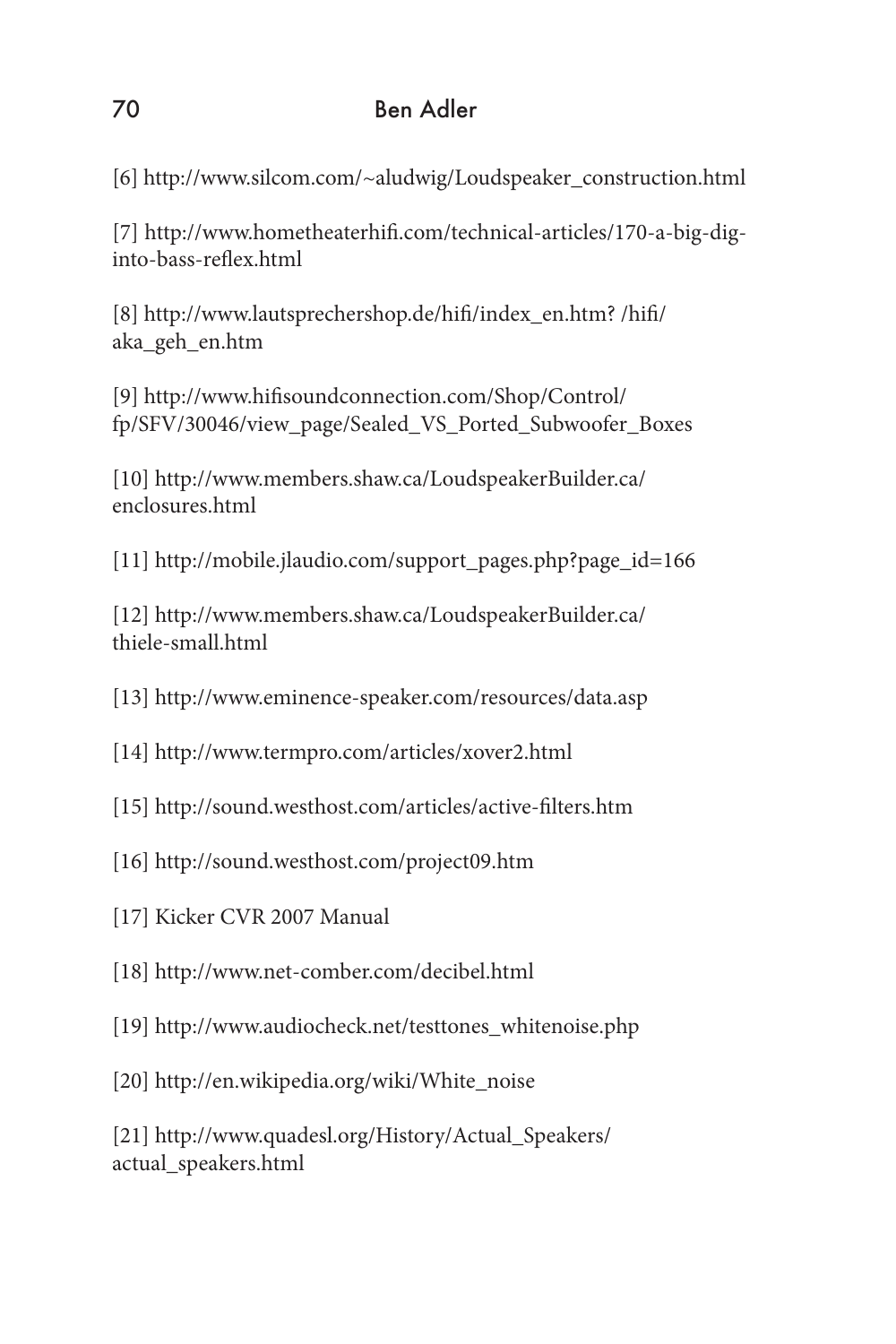# THE MENLO ROUNDTABLE 71

- [22] http://history.sandiego.edu/GEN/recording/loudspeaker.html
- [23] http://history.sandiego.edu/GEN/recording/villchur.html
- [24] http://www.turbobass.co.uk/muchmoreon.htm
- [25] http://www.quadrivium.nl/history/history.html#sk1
- [26] http://www.rane.com/note160.html
- [27] An Introduction to Digital Filters (PDF)

### **11 Appendices**

### *11.1 Appendix A: Needed Parts List*

| <b>Part Description</b>                   | <b>What Needed for</b>    | Cost           | <b>Where Buy</b>       |
|-------------------------------------------|---------------------------|----------------|------------------------|
| 11 k $\Omega$ resistors                   | Linkwitz-Riley<br>Circuit | School covered | Electronics<br>website |
| 22 k $\Omega$ resistors                   | Linkwitz-Riley<br>Circuit | School covered | Electronics<br>website |
| 3.3 nF capacitors                         | Linkwitz-Riley<br>Circuit | School covered | Electronics<br>website |
| 6.6 nF capacitors                         | Linkwitz-Riley<br>Circuit | School covered | Electronics<br>website |
| 33 nF capacitors                          | Linkwitz-Riley<br>Circuit | School covered | Electronics<br>website |
| 2 Tweeter speakers                        | Speaker                   | \$20           | Car Audio Shop         |
| 2 midrange<br>speakers                    | Speaker                   | \$30           | Car Audio Shop         |
| Woofer                                    | Speaker                   | \$10           | Car Audio Shop         |
| Material for<br>Speaker box<br>(.75" MDF) | Speaker Boxes             | \$40           | Home Depot             |
| Filler/Padding<br>(ex Polyfill)           | Speaker Box               | \$10           | Car Audio Shop         |

**Figure 24:** *Items bought.*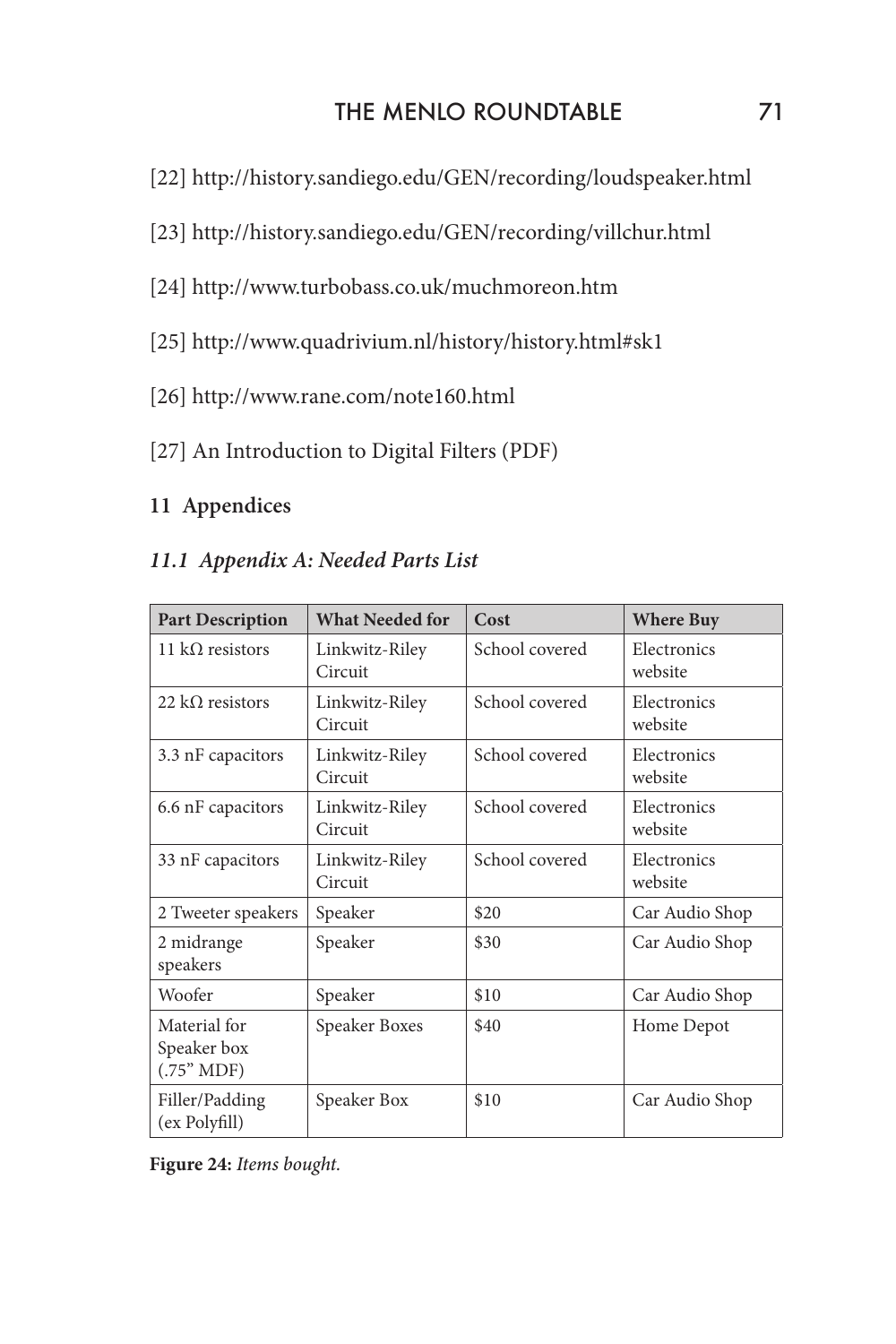### *11.2 Appendix B: Prototype Filters*

Passive filters were initially chosen for the speaker system for two reasons. The first was that passive filters don't require post-filtration amplifying. The signal used would be amplified before being sent into the filter. The signal would then be filtered and played through the corresponding speakers. In contrast, active filters require amplification post filtration. Therefore a separate amplifier would be needed in order to amplify every individual output. This is a potentially expensive burden. Passive filters were also decided upon because they are indeed passive and do not contain active elements. They do not require a supply voltage to run, as would operational amplifiers in an active filter.

As of February 28, 2010 three filters were created and one filtration system created. The rationale behind each one will briefly be explained here, but for more detail see the Results section.

Also important to note is the fact that although all passive-filter circuits call for the use of inductors, there were no inductors in the workspace, so resistors were used instead. It was later found that resistors used in passive filters were likely to be a poor substitute (see Results, Experiment 2).

The first two circuits created were low-pass passive filters: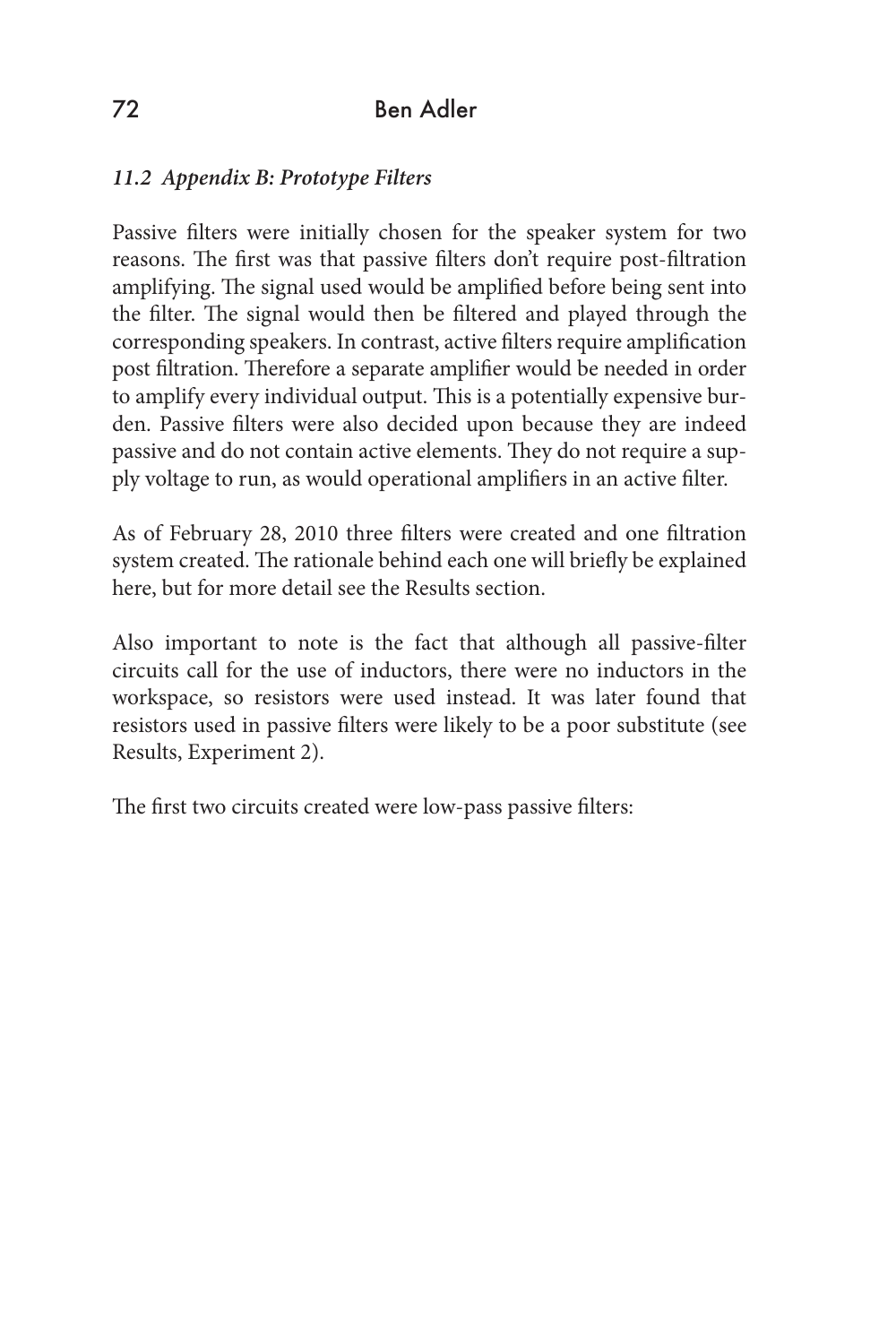

**Figure 25:** *Low-pass passive filters of varying order. [14]*

Both the top and middle circuits were created, a first-order low-pass and second-order low-pass filter respectively. The resistor values were both 100 m $\Omega$  (labeled as inductor values on the graph) and the capacitor values 7 µF. A qualitative experiment was run and it was determined that second-order passive filters were better suited for a speaker system than first-order passive filters (see Results, Experiment 1).

Following these two filters, a second-order passive filtration system was created: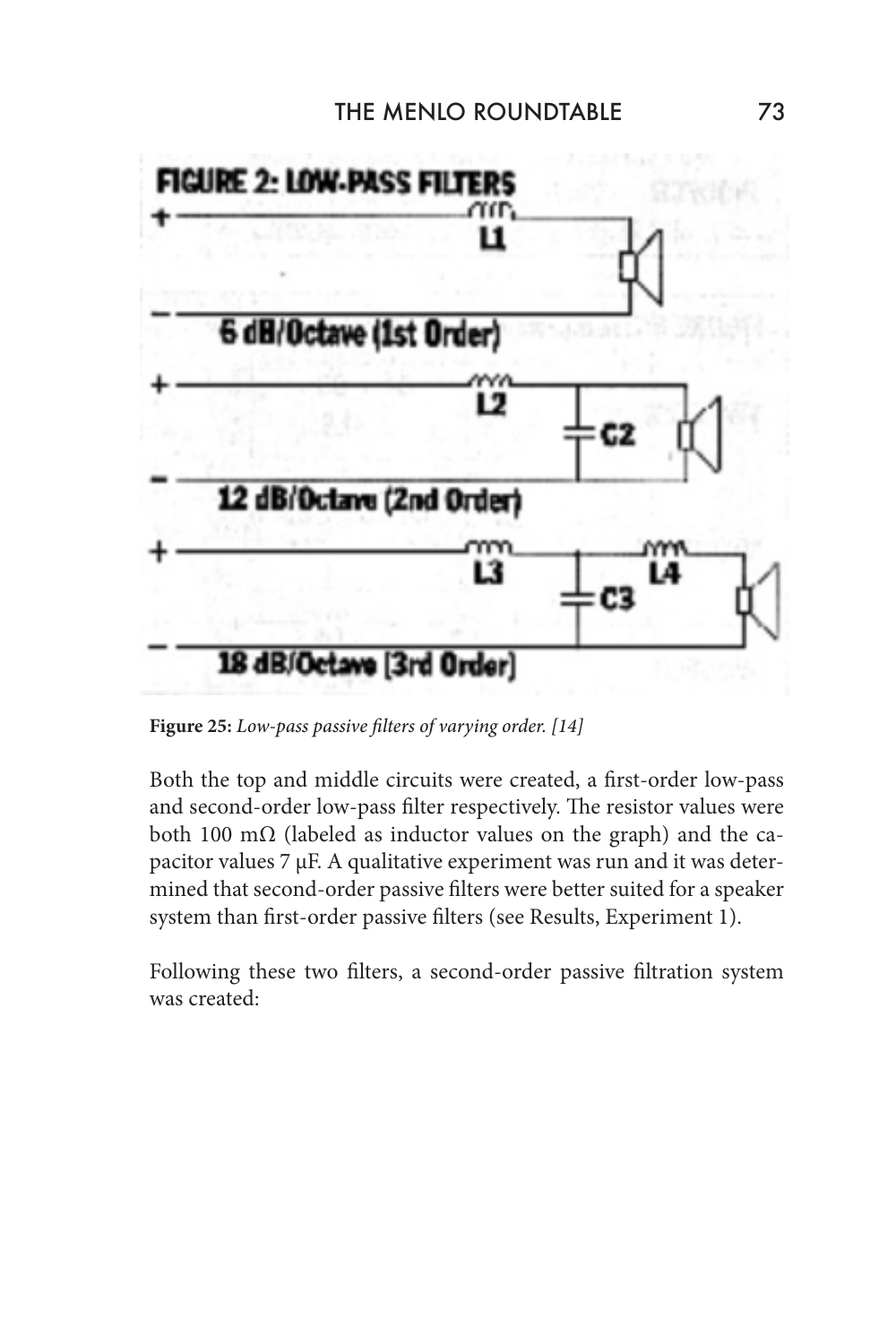

**Figure 26:** *A second-order passive filtration system. High-frequency components are at the top, midrange-frequency component in the middle, and low-frequency component at the bottom. [14]*

This filtration system was three-way, or in other words had three outputs: high, midrange, and low frequencies going from top to bottom on the diagram respectively. Once again resistors with a value of 100 mΩ were used in lieu of inductors and 7µF capacitors were also used. A second qualitative experiment was run and it was found that there was an inherent problem with the low- and band-pass filters when wired with the high-pass filters that could not be fixed without inductors (see Results, Experiment 2).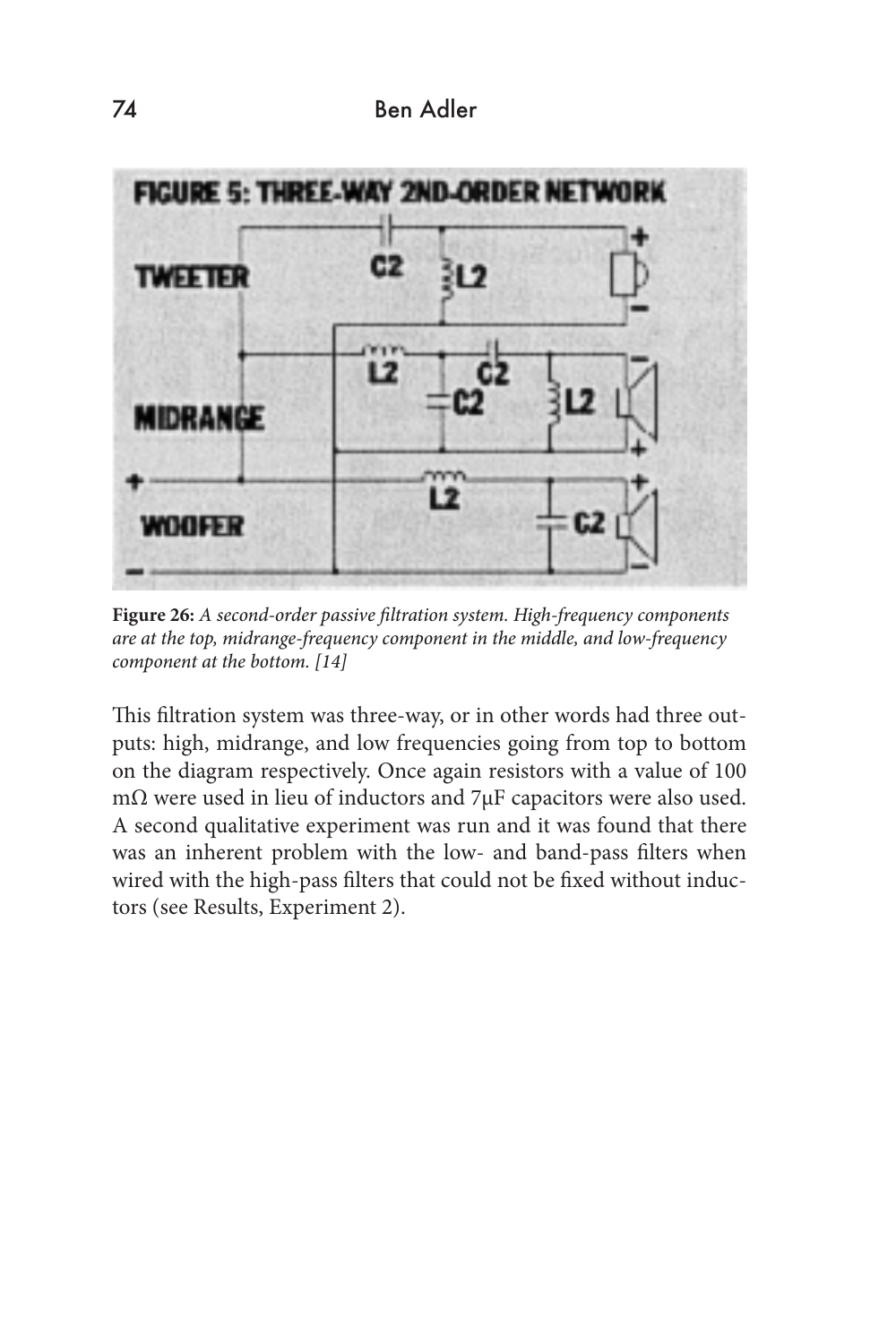

The next filter prototype was a low-pass active filter:

**Figure 27:** *Sallen-Key low pass active filter (on the left). [15]*

Unlike the previous two filters, the filter shown in Figure 27 is an active filter. That is, it operated using an operational amplifier and therefore required not only an input signal but also an input voltage just to run. As labeled on the diagram, two 10 k $\Omega$  resistors were used as well as two 10 μF capacitors.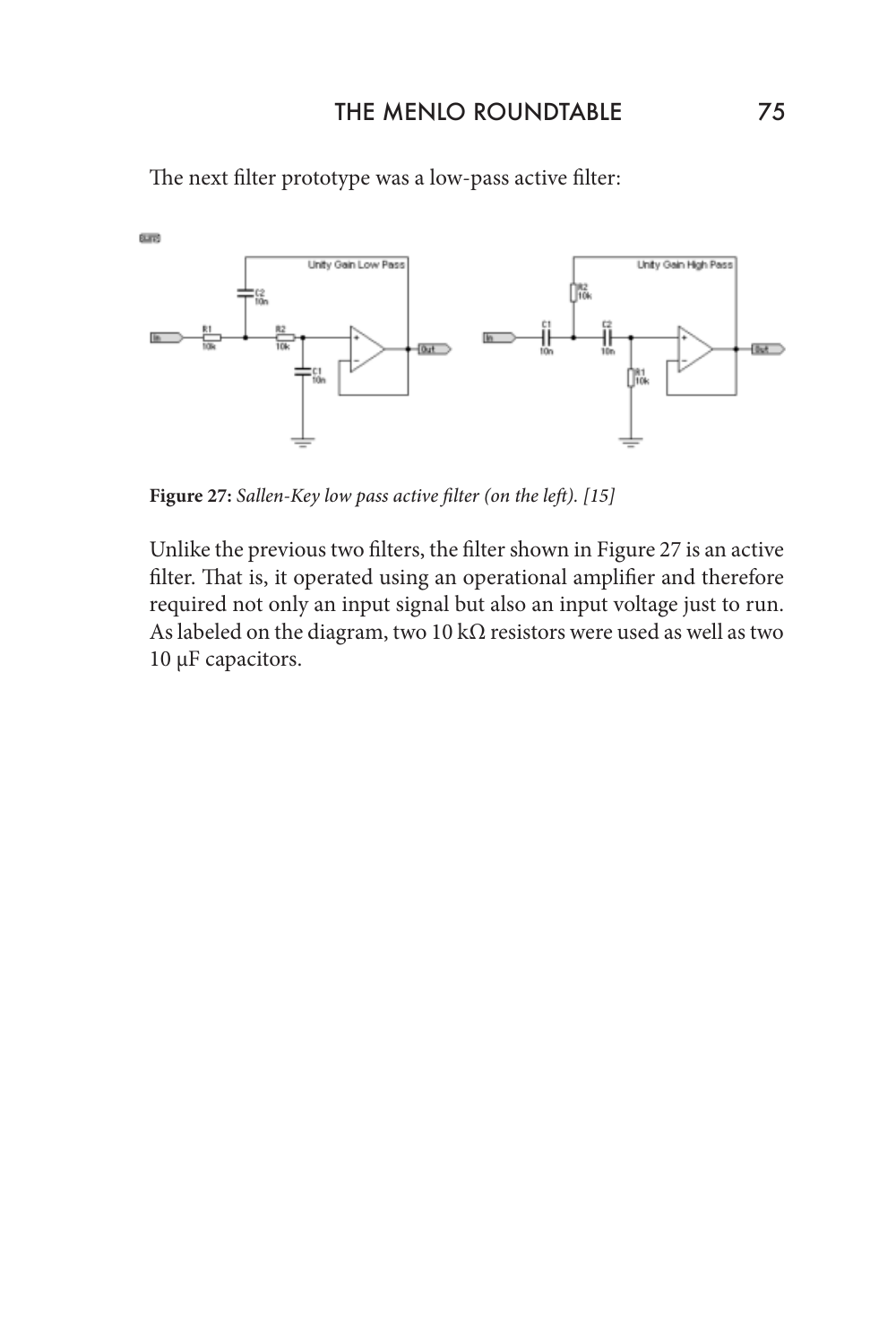| <b>Maximum Voltage</b><br>In | <b>Maximum Voltage</b><br>Out | Frequency<br>In | Frequency<br>Out |
|------------------------------|-------------------------------|-----------------|------------------|
| $\frac{1}{2}$                | $\frac{1}{2}$                 | $\overline{0}$  | $\mathbf{0}$     |
| 5                            | 6.2                           | $10\,$          | $10\,$           |
| 5.8                          | 6.2                           | 20              | 20               |
| 6                            | 6                             | 30              | 30               |
| 6.2                          | 5.8                           | 40              | 39               |
| 6.6                          | 5.7                           | 50              | 50               |
| $\overline{7}$               | 5.7                           | 60              | 61               |
| 7.4                          | 5.4                           | 70              | 70               |
| $7.5\,$                      | 5                             | 80              | 81               |
| 7.6                          | 4.6                           | 90              | 90               |
| $\overline{7}$               | 4.4                           | 100             | 100              |
| $\overline{7}$               | 3.8                           | 110             | 110              |
| 6.8                          | 3.6                           | 120             | 122              |
| 6.6                          | 2.8                           | 140             | 139              |
| 6.6                          | 2.4                           | 160             | 159              |
| 6.6                          | $\overline{2}$                | 180             | 178              |
| 6.6                          | 1.6                           | 200             | 200              |
| 6.4                          | 1.3                           | 220             | 218              |
| 6.4                          | 1.04                          | 240             | 238              |
| 6.4                          | 0.88                          | 260             | 259              |
| 6.4                          | 0.72                          | 280             | 278              |
| 6.4                          | 0.64                          | 300             | 300              |
| 6.4                          | 0.56                          | 320             | 320              |
| 6.4                          | 0.48                          | 340             | 338              |
| 6.4                          | 0.37                          | 360             | 358              |
| 6.4                          | 0.32                          | 380             | 379              |
| 6.4                          | 0.27                          | 400             | 398              |
| 6.4                          | 0.24                          | 420             | 420              |
| 6.4                          | 0.208                         | 440             | 439              |
| 6.4                          | 0.18                          | 460             | 458              |

# *11.3 Appendix C: Raw Data for Experiment 3*